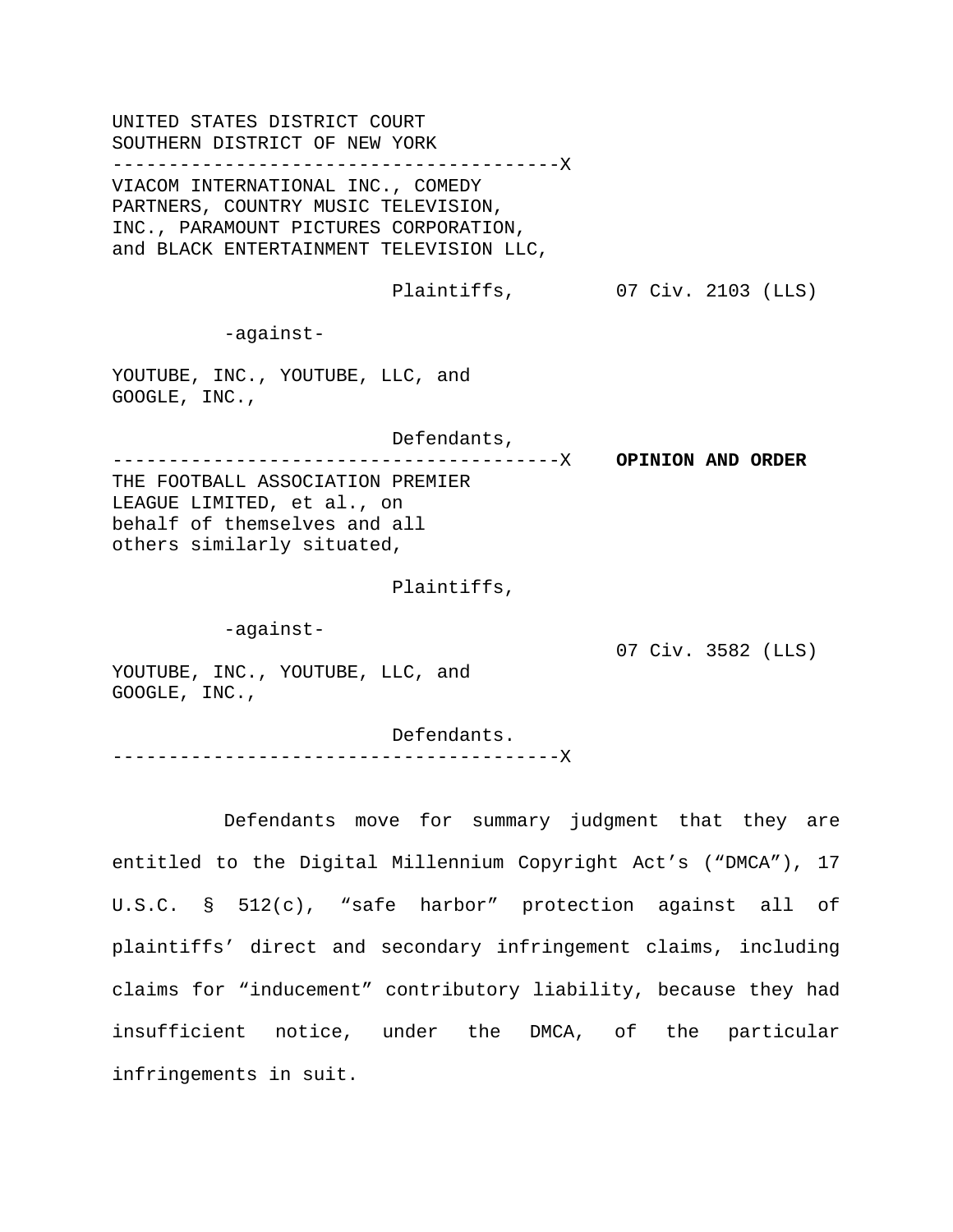Plaintiffs cross-move for partial summary judgment that defendants are not protected by the statutory "safe harbor" provision, but "are liable for the intentional infringement of thousands of Viacom's copyrighted works, . . . for the vicarious infringement of those works, and for the direct infringement of those works . . . because: (1) Defendants had 'actual knowledge' and were 'aware of facts and circumstances from which infringing activity [was] apparent,' but failed to 'act[] expeditiously' to stop it; (2) Defendants 'receive[d] a financial benefit directly attributable to the infringing activity' and 'had the right and ability to control such activity;' and (3) Defendants' infringement does not result solely from providing 'storage at the direction of a user' or any other Internet function specified in section 512." (See the parties' Notices of Motion).

 Resolution of the key legal issue presented on the parties' cross-motions requires examination of the DMCA's "safe harbor" provisions, 17 U.S.C. § 512(c), (m) and (n) which state:

# **(c) Information residing on systems or networks at direction of users.—**

 **(1) In general.—**A service provider shall not be liable for monetary relief, or, except as provided in subsection (j), for injunctive or other equitable relief, for infringement of copyright by reason of the storage at the direction of a user of material that resides on a system or network controlled or operated by or for the service provider, if the service provider—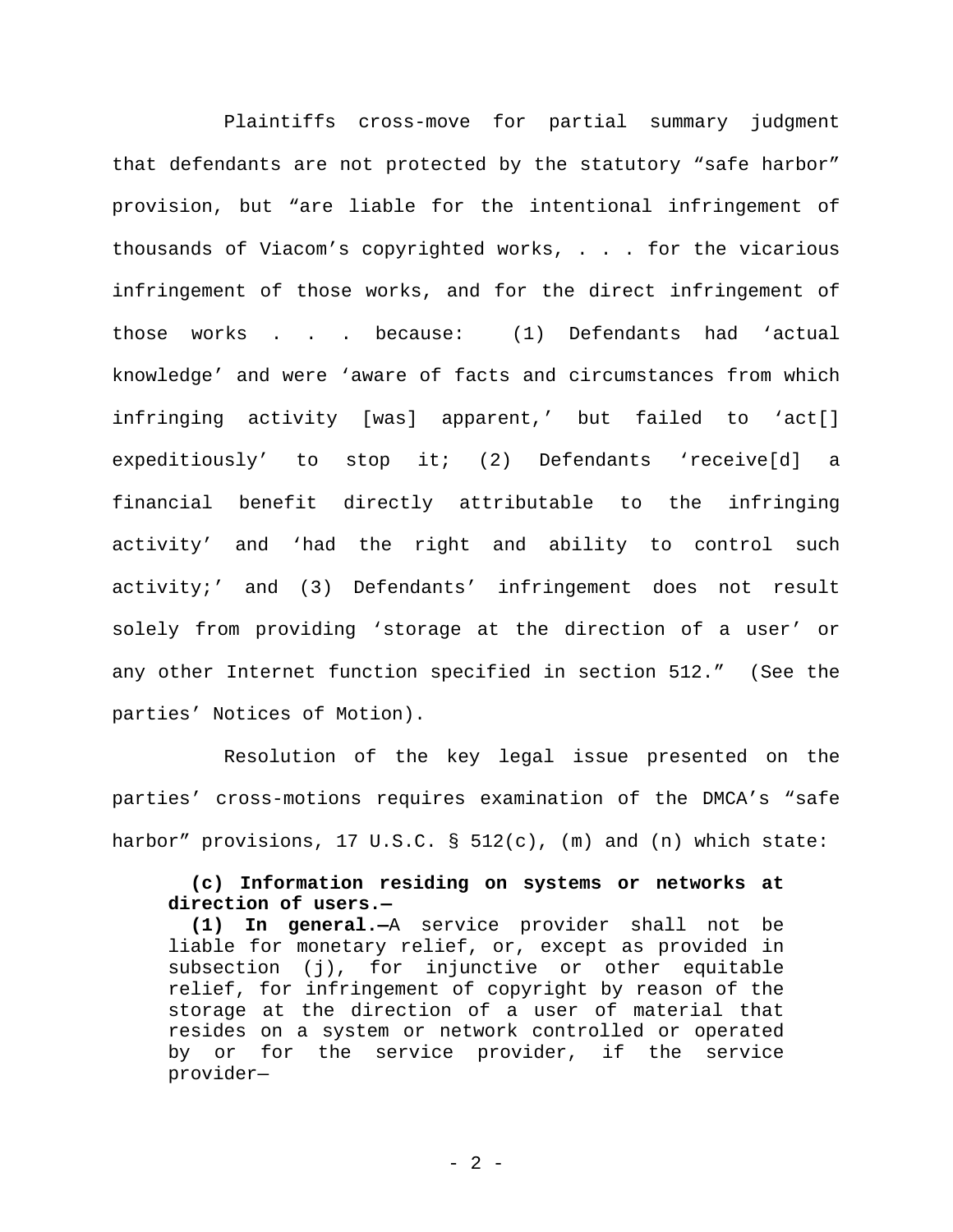**(A)(i)** does not have actual knowledge that the material or an activity using the material on the system or network is infringing;

 **(ii)** in the absence of such actual knowledge, is not aware of facts or circumstances from which infringing activity is apparent; or

 **(iii)** upon obtaining such knowledge or awareness, acts expeditiously to remove, or disable access to, the material;

 **(B)** does not receive a financial benefit directly attributable to the infringing activity, in a case in which the service provider has the right and ability to control such activity; and

 **(C)** upon notification of claimed infringement as described in paragraph (3), responds expeditiously to remove, or disable access to, the material that is claimed to be infringing or to be the subject of infringing activity.

**(2) Designated agent.**—The limitations on liability established in this subsection apply to a service provider only if the service provider has designated an agent to receive notifications of claimed infringement described in paragraph (3), by making available through its service, including on its website in a location accessible to the public, and by providing to the Copyright Office, substantially the following information:

> **(A)** the name, address, phone number, and electronic mail address of the agent.

> **(B)** Other contact information which the Register of Copyrights may deem appropriate.

The Register of Copyrights shall maintain a current directory of agents available to the public for inspection, including through the Internet, in both electronic and hard copy formats, and may require payment of a fee by service providers to cover the costs of maintaining the directory.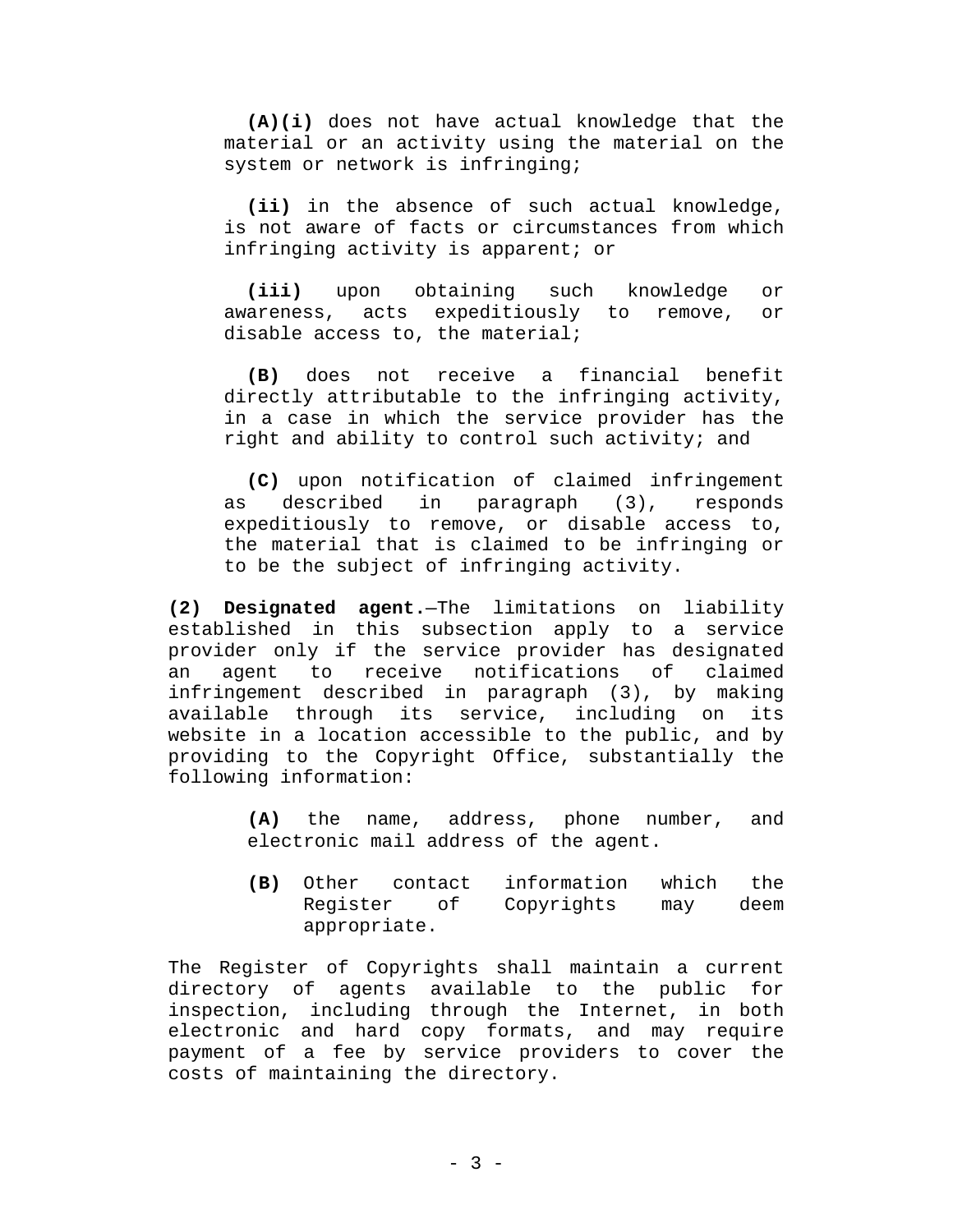## **(3) Elements of notification.—**

 **(A)** To be effective under this subsection, a notification of claimed infringement must be a written communication provided to the designated agent of a service provider that includes substantially the following:

> **(i)** A physical or electronic signature of a person authorized to act on behalf of the owner of an exclusive right that is allegedly infringed.

> **(ii)** Identification of the copyrighted work claimed to have been infringed, or, if multiple copyrighted works at a single online site are covered by a single notification, a representative list of such works at that site.

> **(iii)** Identification of the material that is claimed to be infringing or to be the subject of infringing activity and that is to be removed or access to which is to be disabled, and information reasonably sufficient to permit the service provider to locate the material.

> **(iv)** Information reasonably sufficient to permit the service provider to contact the complaining party, such as an address, telephone number, and, if available, an electronic mail address at which the complaining party may be contacted.

> **(v)** A statement that the complaining party has a good faith belief that use of the material in the manner complained of is not authorized by the copyright owner, its agent, or the law.

> **(vi)** A statement that the information in the notification is accurate, and under penalty of perjury, that the complaining party is authorized to act on behalf of the owner of an exclusive right that is allegedly infringed.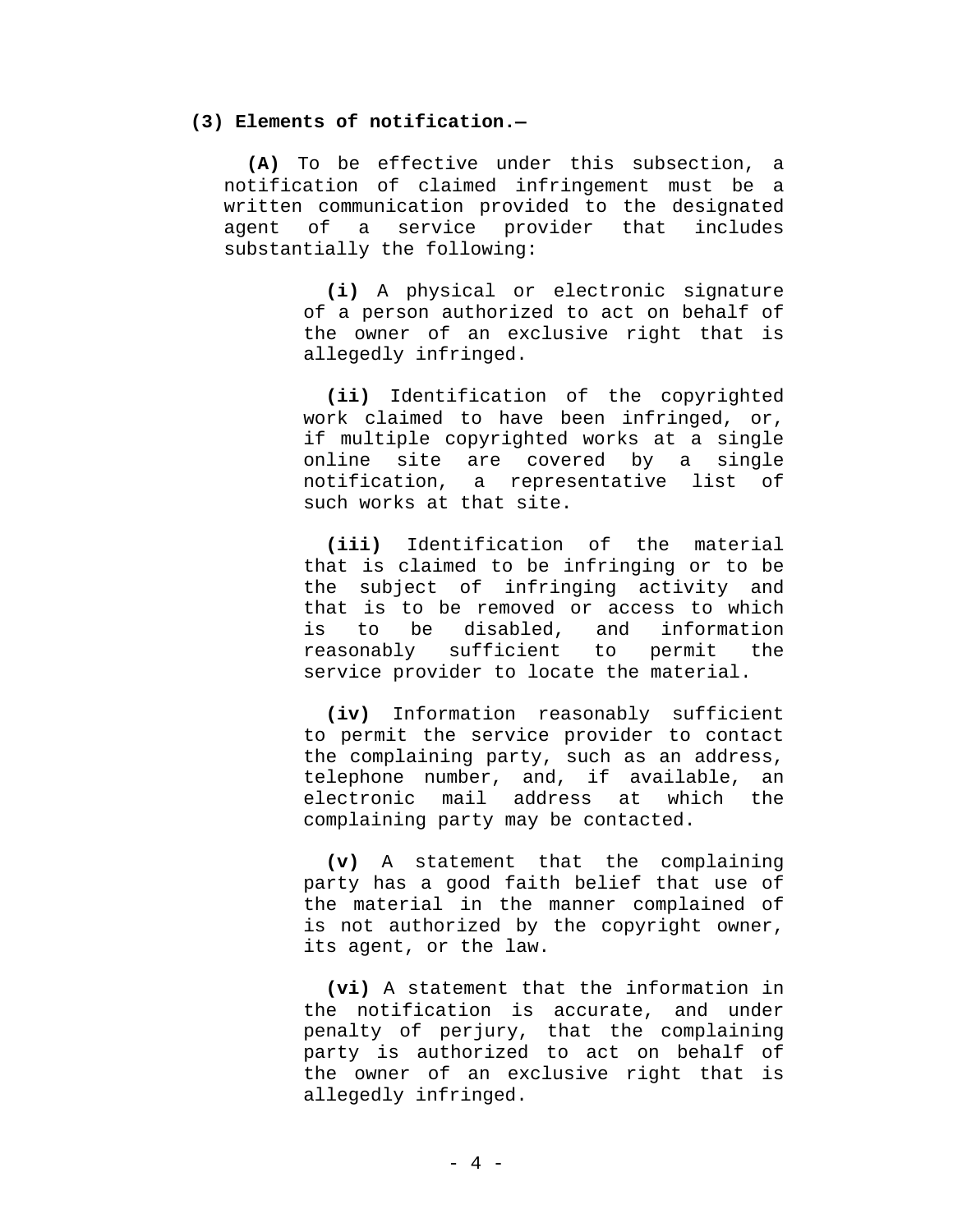**(B)(i)** Subject to clause (ii), a notification from a copyright owner or from a person authorized to act on behalf of the copyright owner that fails to comply substantially with the provisions of subparagraph (A) shall not be considered under paragraph (1)(A) in determining whether a service provider has actual knowledge or is aware of facts or circumstances from which infringing activity is apparent.

 **(ii)** In a case in which the notification that is provided to the service provider's designated agent fails to comply substantially with all the provisions of subparagraph (A) but substantially complies with clauses (ii), (iii), and (iv) of subparagraph (A), clause (i) of this subparagraph applies only if the service provider promptly attempts to contact the person making the notification or takes other reasonable steps to assist in the receipt of notification that substantially complies with all the provisions of subparagraph (A).

 $\star$   $\star$ 

 **(m) Protection of privacy.**—Nothing in this section shall be construed to condition the applicability of subsections (a) through (d) on—

 **(1)** a service provider monitoring its service or affirmatively seeking facts indicating infringing activity, except to the extent consistent with a standard technical measure complying with the provisions of subsection (i); or

 **(2)** a service provider gaining access to, removing, or disabling access to material in cases in which such conduct is prohibited by law.

 **(n) Construction.**—Subsections (a), (b), (c), and (d) describe separate and distinct functions for purposes of applying this section. Whether a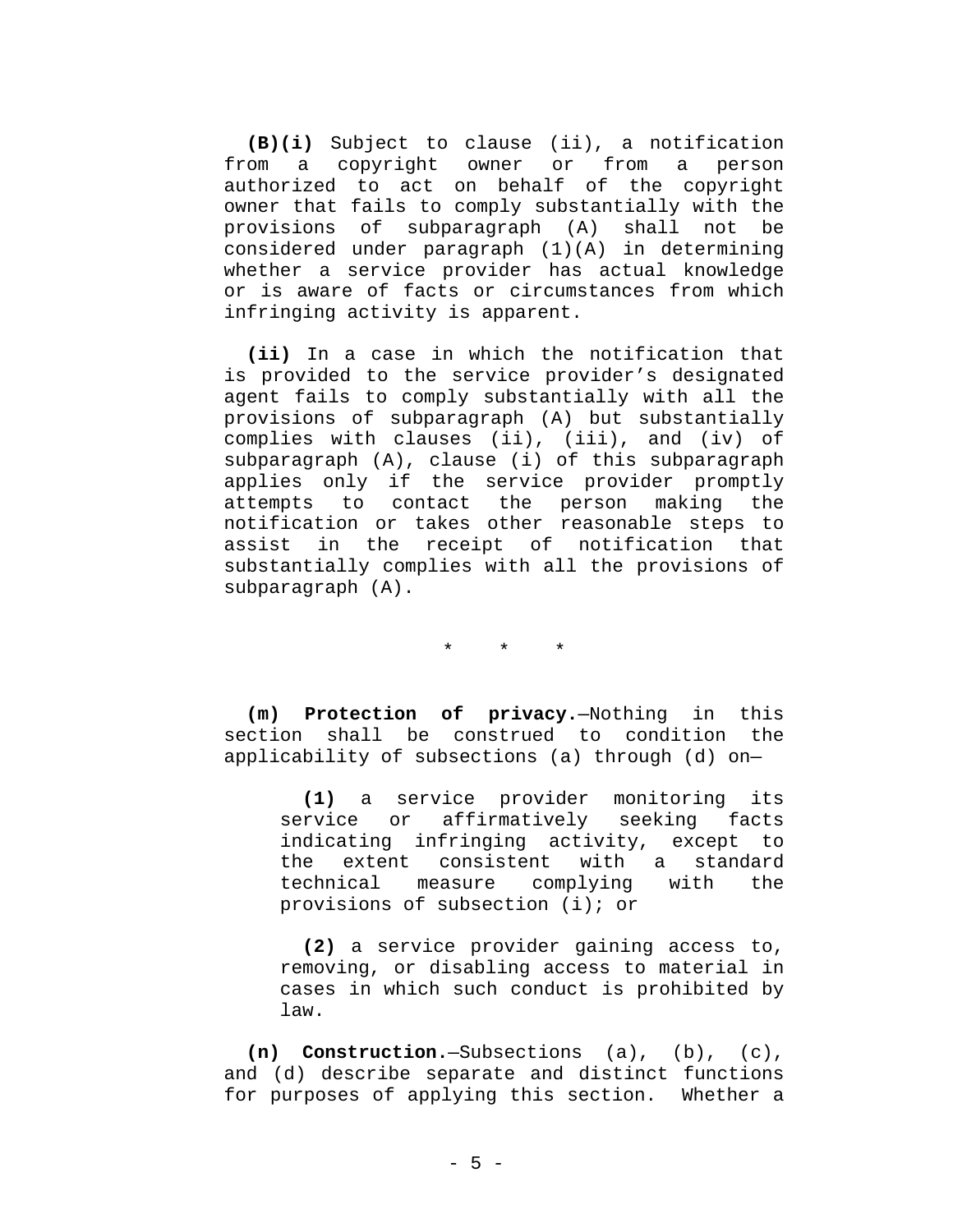service provider qualifies for the limitation on liability in any one of those subsections shall be based solely on the criteria in that subsection, and shall not affect a determination of whether that service provider qualifies for the limitations on liability under any other such subsection.

 Defendant YouTube, owned by defendant Google, operates a website at http://www.youtube.com onto which users may upload video files free of charge. Uploaded files are copied and formatted by YouTube's computer systems, and then made available for viewing on YouTube. Presently, over 24 hours of new videoviewing time is uploaded to the YouTube website every minute. As a "provider of online services or network access, or the operator of facilities therefor" as defined in 17 U.S.C. § 512(k)(1)(B), YouTube is a service provider for purposes of § 512(c).

 From plaintiffs' submissions on the motions, a jury could find that the defendants not only were generally aware of, but welcomed, copyright-infringing material being placed on their website. Such material was attractive to users, whose increased usage enhanced defendants' income from advertisements displayed on certain pages of the website, with no discrimination between infringing and non-infringing content.

 Plaintiffs claim that "tens of thousands of videos on YouTube, resulting in hundreds of millions of views, were taken unlawfully from Viacom's copyrighted works without

- 6 -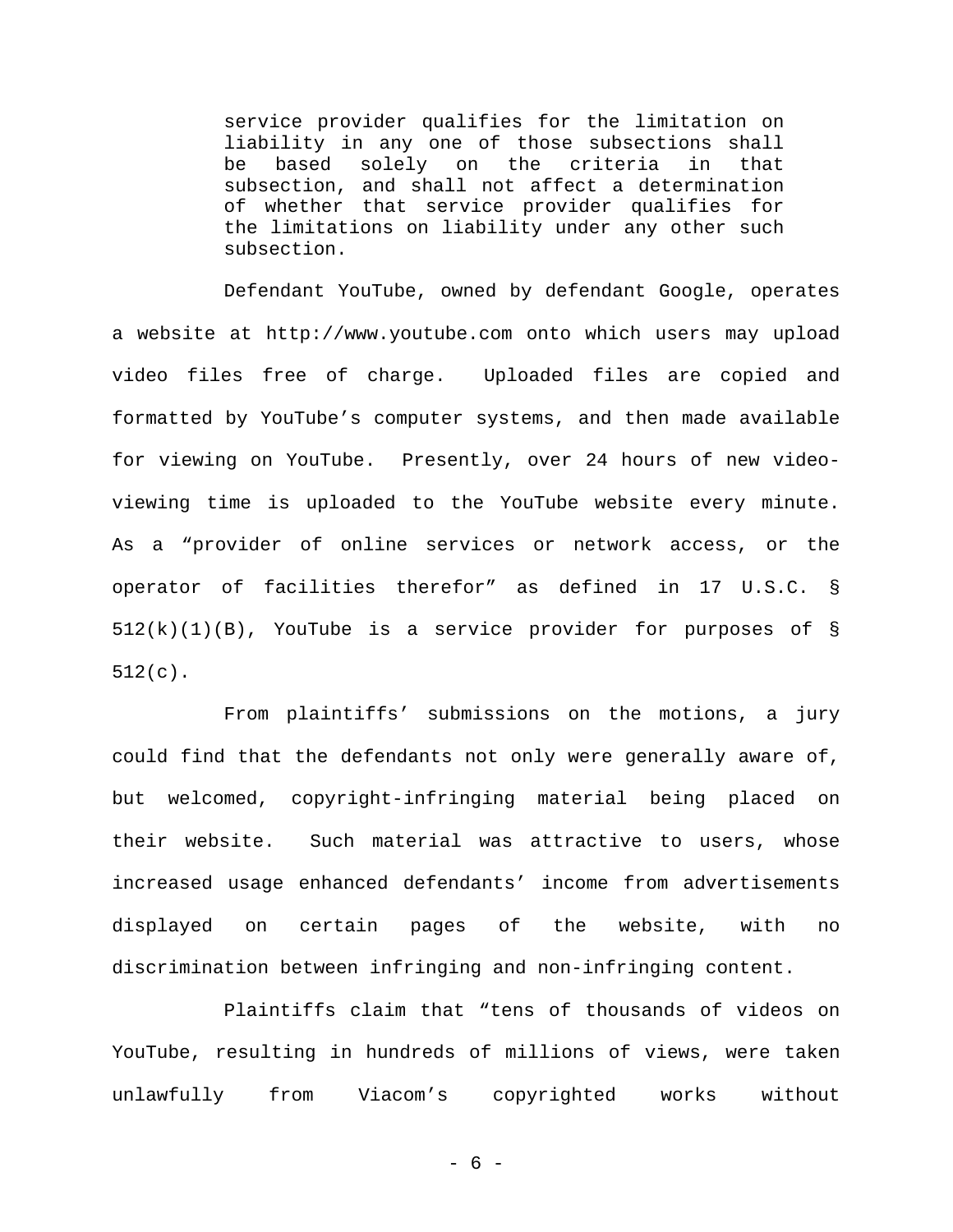authorization" (Viacom Br., Dkt. No. 186, p. 1), and that "Defendants had 'actual knowledge' and were 'aware of facts or circumstances from which infringing activity [was] apparent,' but failed to do anything about it." (Id. at 4) (alteration in original).

 However, defendants designated an agent, and when they received specific notice that a particular item infringed a copyright, they swiftly removed it. It is uncontroverted that all the clips in suit are off the YouTube website, most having been removed in response to DMCA takedown notices.

 Thus, the critical question is whether the statutory phrases "actual knowledge that the material or an activity using the material on the system or network is infringing," and "facts or circumstances from which infringing activity is apparent" in §  $512(c)(1)(A)(i)$  and (ii) mean a general awareness that there are infringements (here, claimed to be widespread and common), or rather mean actual or constructive knowledge of specific and identifiable infringements of individual items.

## 1.

### Legislative History

The Senate Committee on the Judiciary Report, S. Rep. No. 105-190 (1998), gives the background at page 8:

- 7 -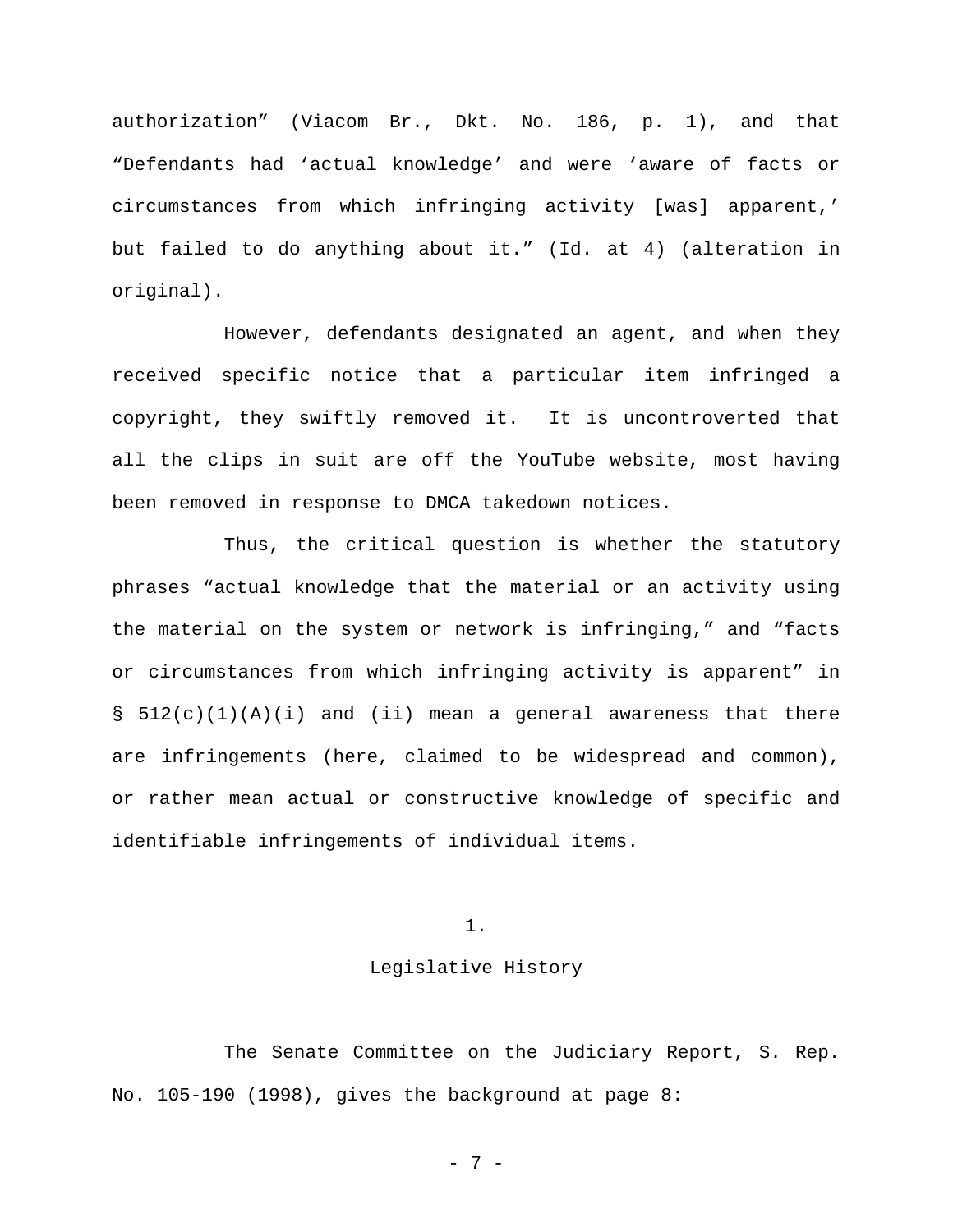Due to the ease with which digital works can be copied and distributed worldwide virtually instantaneously, copyright owners will hesitate to make their works readily available on the Internet without reasonable assurance that they will be protected against massive piracy. Legislation implementing the treaties provides this protection and creates the legal platform for launching the global digital on-line marketplace for copyrighted works. It will facilitate making available quickly and conveniently via the Internet the movies, music, software, and literary works that are the fruit of American creative genius. It will also encourage the continued growth of the existing off-line global marketplace for copyrighted works in digital format by setting strong international copyright standards.

 At the same time, without clarification of their liability, service providers may hesitate to make the necessary investment in the expansion of the speed and capacity of the Internet. In the ordinary course of their operations service providers must engage in all kinds of acts that expose them to potential copyright infringement liability. For example, service providers must make innumerable electronic copies by simply transmitting information over the Internet. Certain electronic copies are made in order to host World Wide Web sites. Many service providers engage in directing users to sites in response to inquiries by users or they volunteer sites that users may find attractive. Some of these sites might contain infringing material. In short, by limiting the liability of service providers, the DMCA ensures that the efficiency of the Internet will continue to improve and that the variety and quality of services on the Internet will continue to expand.

# It elaborates:

There have been several cases relevant to service provider liability for copyright infringement. Most have approached the issue from the standpoint of contributory and vicarious liability. Rather than embarking upon a wholesale clarification of these doctrines, the Committee decided to leave current law in its evolving state and, instead, to create a series of "safe harbors," for certain common activities of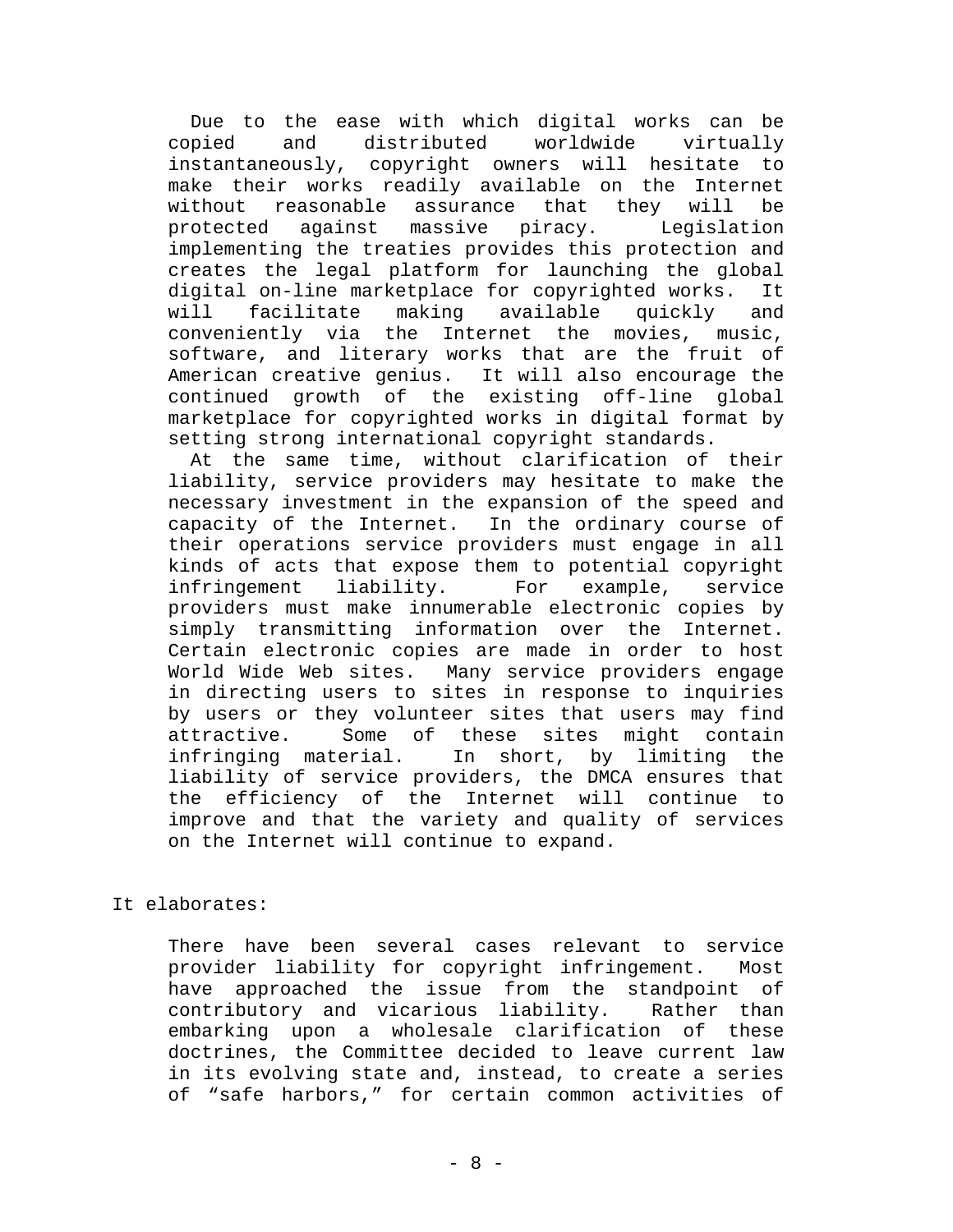service providers. A service provider which qualifies for a safe harbor, receives the benefit of limited liability.

Id. at 19 (footnote omitted).

 The Senate Judiciary Committee Report and the House Committee on Commerce Report, H.R. Rep. No. 105-551, pt. 2 (1998), in almost identical language describe the DMCA's purpose and structure (Senate Report at 40-41, House Report at 50):

 New section 512 contains limitations on service providers' liability for five general categories of activity set forth in subsections (a) through (d) and subsection (f). As provided in subsection (k), section 512 is not intended to imply that a service provider is or is not liable as an infringer either for conduct that qualifies for a limitation of liability or for conduct that fails to so qualify. Rather, the limitations of liability apply if the provider is found to be liable under existing principles of law.

 The limitations in subsections (a) through (d) protect qualifying service providers from liability for all monetary relief for direct, vicarious and contributory infringement. Monetary relief is defined in subsection (j)(2) as encompassing damages, costs, attorneys' fees, and any other form of monetary payment. These subsections also limit injunctive relief against qualifying service providers to the extent specified in subsection (i). To qualify for these protections, service providers must meet the conditions set forth in subsection (h), and service providers' activities at issue must involve a function described in subsection (a), (b), (c), (d) or  $(f)$ , respectively. The liability limitations apply to networks "operated by or for the service provider," thereby protecting both service providers who offer a service and subcontractors who may operate parts of, or an entire, system or network for another service provider.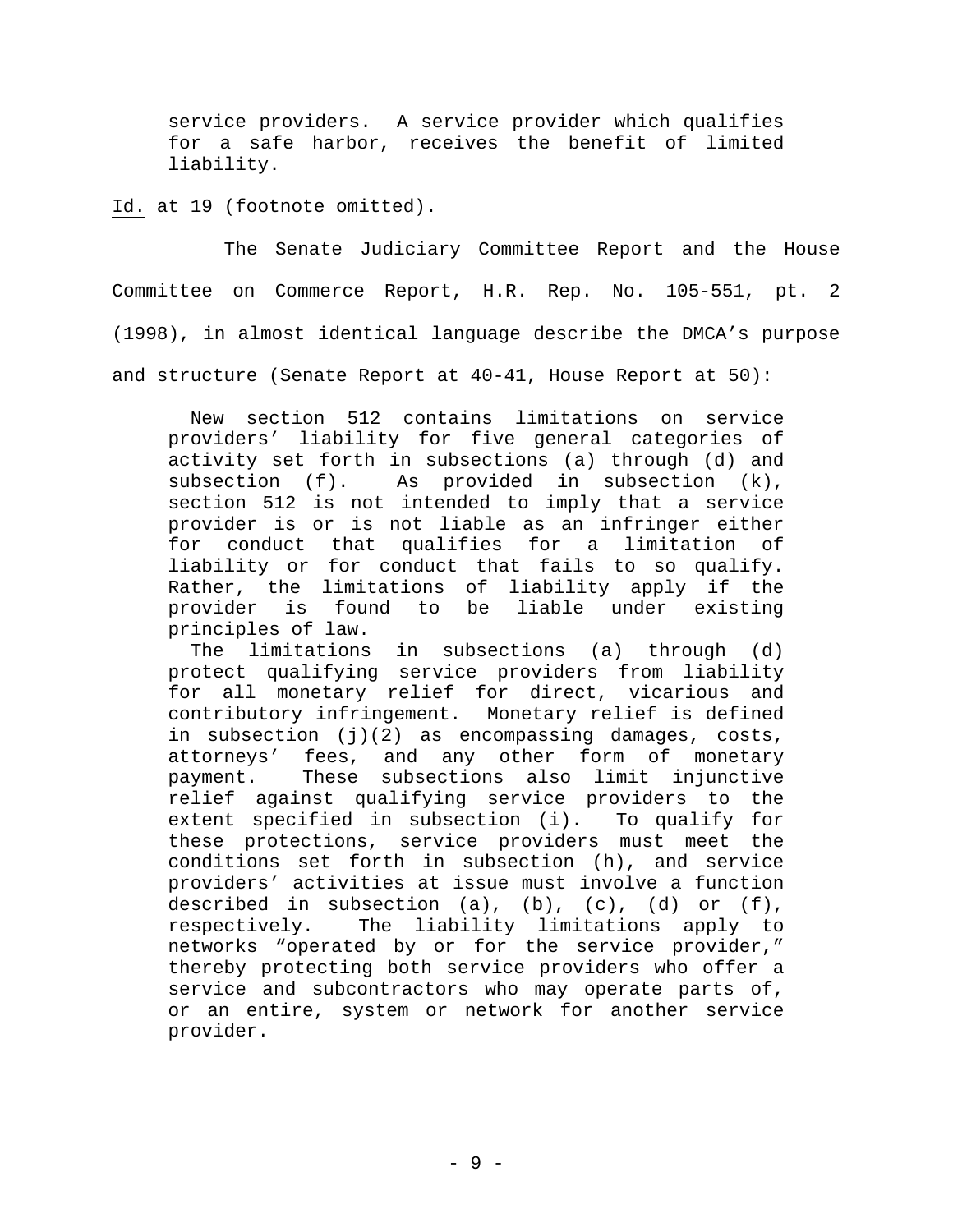They discuss the "applicable knowledge standard" (Senate Report at 44-45, House Report at 53-54):

 *Subsection (c)(1)—In general.—*Subsection (c)(1)(A) sets forth the applicable knowledge standard. This standard is met either by actual knowledge of infringement or in the absence of such knowledge by awareness of facts or circumstances from which infringing activity is apparent. The term "activity" is intended to mean activity using the material on the system or network. The Committee intends such activity to refer to wrongful activity that is occurring at the site on the provider's system or network at which the material resides, regardless of whether copyright infringement is technically deemed to occur at that site or at the location where the material is received. For example, the activity at an online site offering audio or video may be unauthorized public performance of a musical composition, a sound recording, or an audio-visual work, rather than (or in addition to) the creation of an unauthorized copy of any of these works.

Subsection  $(c)(1)(A)(ii)$  can best be described as a "red flag" test. As stated in subsection (l), a service provider need not monitor its service or affirmatively seek facts indicating infringing activity (except to the extent consistent with a standard technical measure complying with subsection (h)), in order to claim this limitation on liability (or, indeed any other limitation provided by the legislation). However, if the service provider becomes aware of a "red flag" from which infringing activity is apparent, it will lose the limitation of liability if it takes no action. The "red flag" test has both a subjective and an objective element. In determining whether the service provider was aware of a "red flag," the subjective awareness of the service provider of the facts or circumstances in question must be determined. However, in deciding whether those facts or circumstances constitute a "red flag" in other words, whether infringing activity would have been apparent to a reasonable person operating under the same or similar circumstances—an objective standard should be used.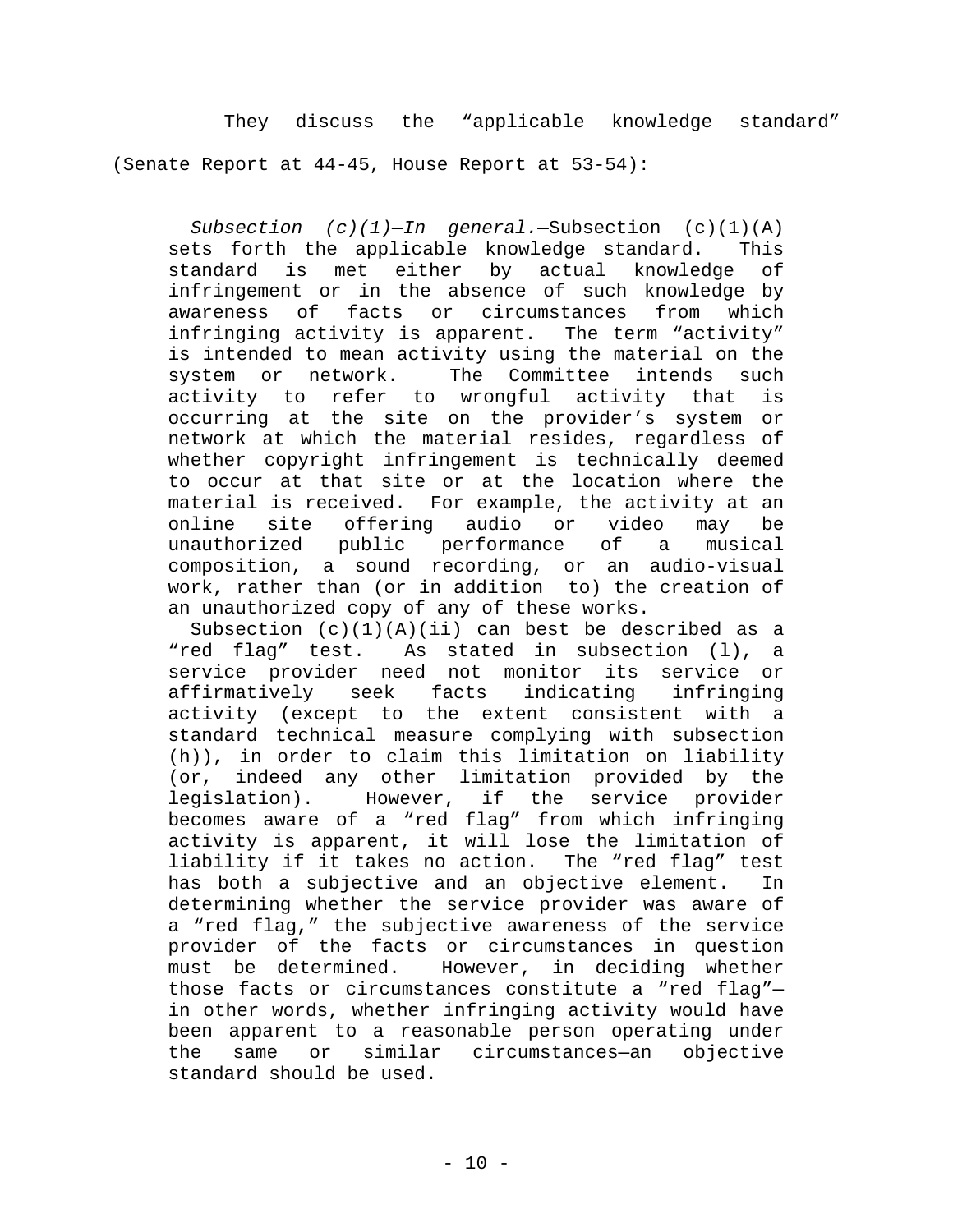Subsection (c)(1)(A)(iii) provides that once a service provider obtains actual knowledge or awareness of facts or circumstances from which infringing material or activity on the service provider's system or network is apparent, the service provider does not lose the limitation of liability set forth in subsection (c) if it acts expeditiously to remove or disable access to the infringing material. Because the factual circumstances and technical parameters may vary from case to case, it is not possible to identify a uniform time limit for expeditious action.

Subsection  $(c)(1)(B)$  sets forth the circumstances under which a service provider would lose the protection of subsection (c) by virtue of its benefit from the control over infringing activity. In determining whether the financial benefit criterion is satisfied, courts should take a common-sense, factbased approach, not a formalistic one. In general, a service provider conducting a legitimate business would not be considered to receive a "financial benefit directly attributable to the infringing activity" where the infringer makes the same kind of payment as non-infringing users of the provider's service. Thus, receiving a one-time set-up fee and flat periodic payments for service from a person engaging in infringing activities would not constitute receiving a "financial benefit directly attributable to the infringing activity." Nor is subparagraph (B) intended to cover fees based on the length of the message (per number of bytes, for example) or by connect time. It would however, include any such fees where the value of the service lies in providing access to infringing material.

## and at Senate Report 45, House Report 54:

 Section 512 does not require use of the notice and take-down procedure. A service provider wishing to benefit from the limitation on liability under subsection (c) must "take down" or disable access to infringing material residing on its system or network of which it has actual knowledge or that meets the "red flag" test, even if the copyright owner or its agent does not notify it of a claimed infringement. On the other hand, the service provider is free to refuse to "take down" the material or site, even after receiving a notification of claimed infringement from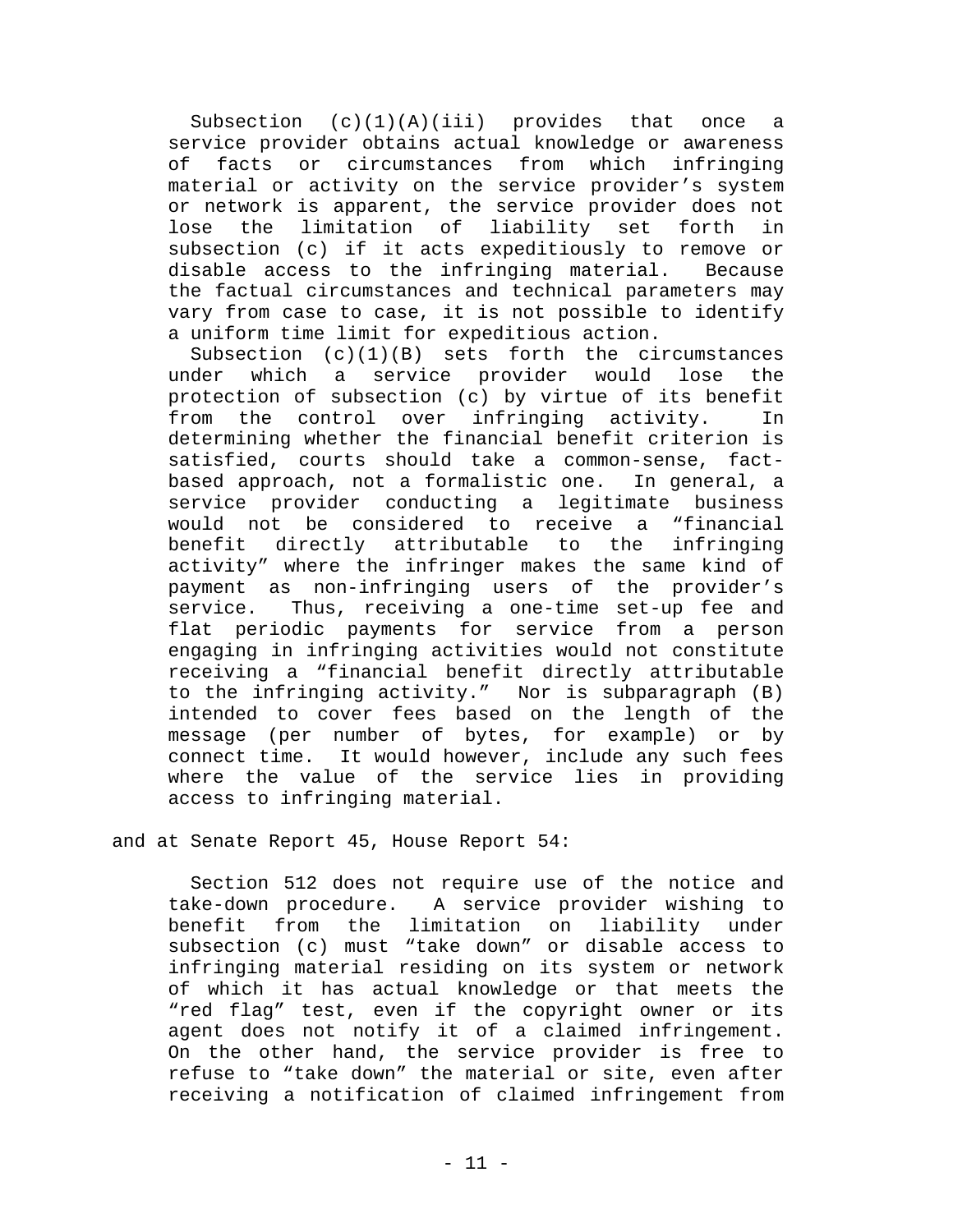the copyright owner; in such a situation, the service provider's liability, if any, will be decided without reference to section  $512(c)$ . For their part, copyright owners are not obligated to give notification of claimed infringement in order to enforce their rights. However, neither actual knowledge nor awareness of a red flag may be imputed to a service provider based on information from a copyright owner or its agent that does not comply with the notification provisions of subsection  $(c)(3)$ , and the limitation of liability set forth in subsection (c) may apply.

The reports continue (Senate Report at 46-47, House

Report at 55-56):

Subsection  $(c)(3)(A)(iii)$  requires that the copyright owner or its authorized agent provide the service provider with information reasonably sufficient to permit the service provider to identify and locate the allegedly infringing material. An example of such sufficient information would be a copy or description of the allegedly infringing material and the URL address of the location (web page) which is alleged to contain the infringing material. The goal of this provision is to provide the service provider with adequate information to find and address the allegedly infringing material expeditiously.

\* \* \*

 Subsection (c)(3)(B) addresses the effect of notifications that do not substantially comply with the requirements of subsection  $(c)(3)$ . Under this subsection, the court shall not consider such notifications as evidence of whether the service provider has actual knowledge, is aware of facts or circumstances, or has received a notification for purposes of subsection (c)(1)(A). However, a defective notice provided to the designated agent may be considered in evaluating the service provider's knowledge or awareness of facts and circumstances, if (i) the complaining party has provided the requisite information concerning the identification of the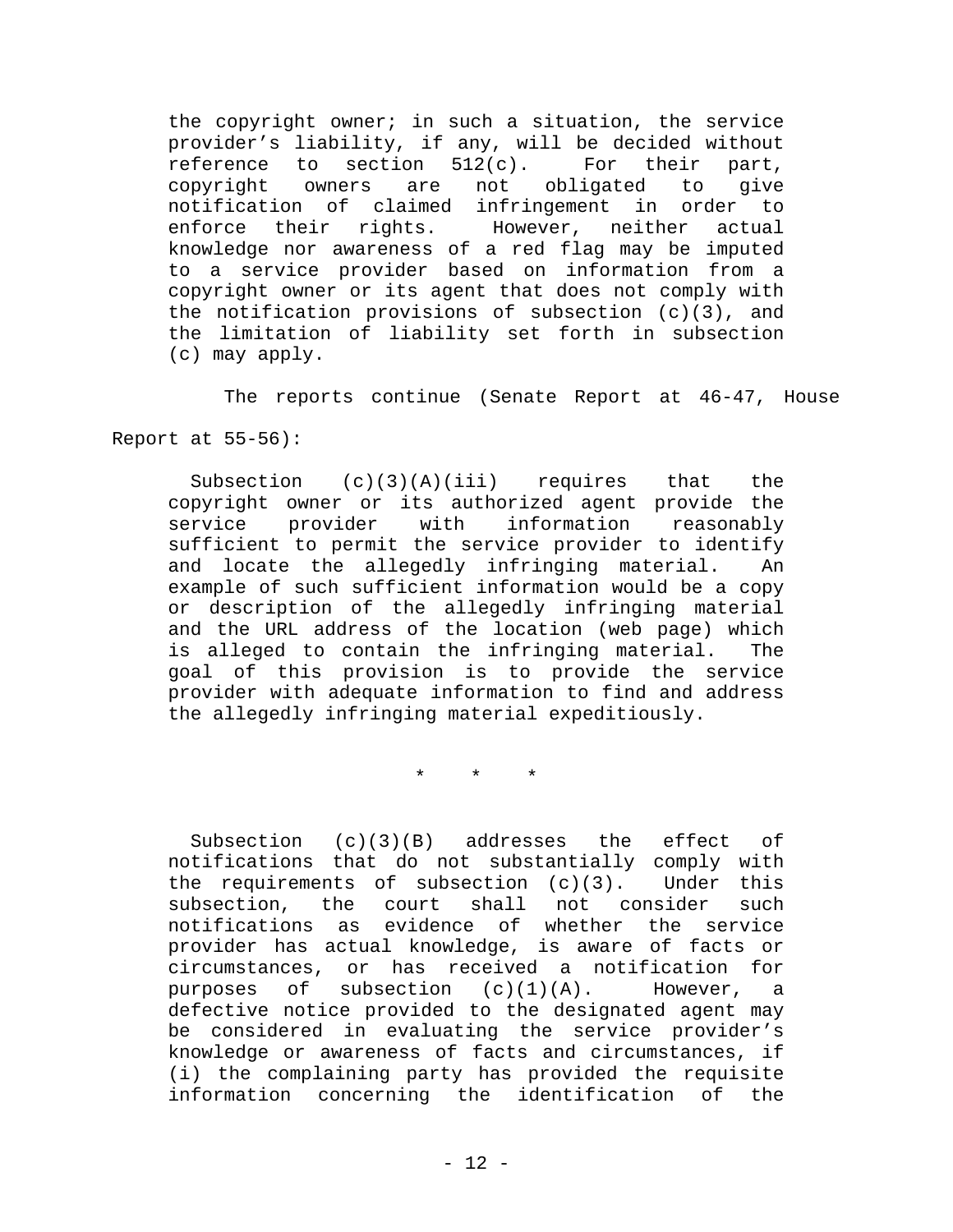copyrighted work, identification of the allegedly infringing material, and information sufficient for the service provider to contact the complaining party, and (ii) the service provider does not promptly attempt to contact the person making the notification or take other reasonable steps to assist in the receipt of notification that substantially complies with paragraph (3)(A). If the service provider subsequently receives a substantially compliant notice, the provisions of paragraph  $(1)(C)$  would then apply upon receipt of the notice.

 When discussing section 512(d) of the DMCA which deals with information location tools, the Committee Reports contain an instructive explanation of the need for specificity (Senate Report at 48-49, House Report at 57-58):

 Like the information storage safe harbor in section 512(c), a service provider would qualify for this safe harbor if, among other requirements, it "does not have actual knowledge that the material or activity is infringing" or, in the absence of such actual knowledge, it is "not aware of facts or circumstances from which infringing activity is apparent." Under this standard, a service provider would have no obligation to seek out copyright infringement, but it would not qualify for the safe harbor if it had turned a blind eye to "red flags" of obvious infringement.

 For instance, the copyright owner could show that the provider was aware of facts from which infringing activity was apparent if the copyright owner could prove that the location was clearly, at the time the directory provider viewed it, a "pirate" site of the type described below, where sound recordings, software, movies or books were available for unauthorized downloading, public performance or public display. Absent such "red flags" or actual knowledge, a directory provider would not be similarly aware merely because it saw one or more well known photographs of a celebrity at a site devoted to that person. The provider could not be expected, during the course of its brief cataloguing visit, to determine whether the photograph was still protected by copyright or was in the public domain; if the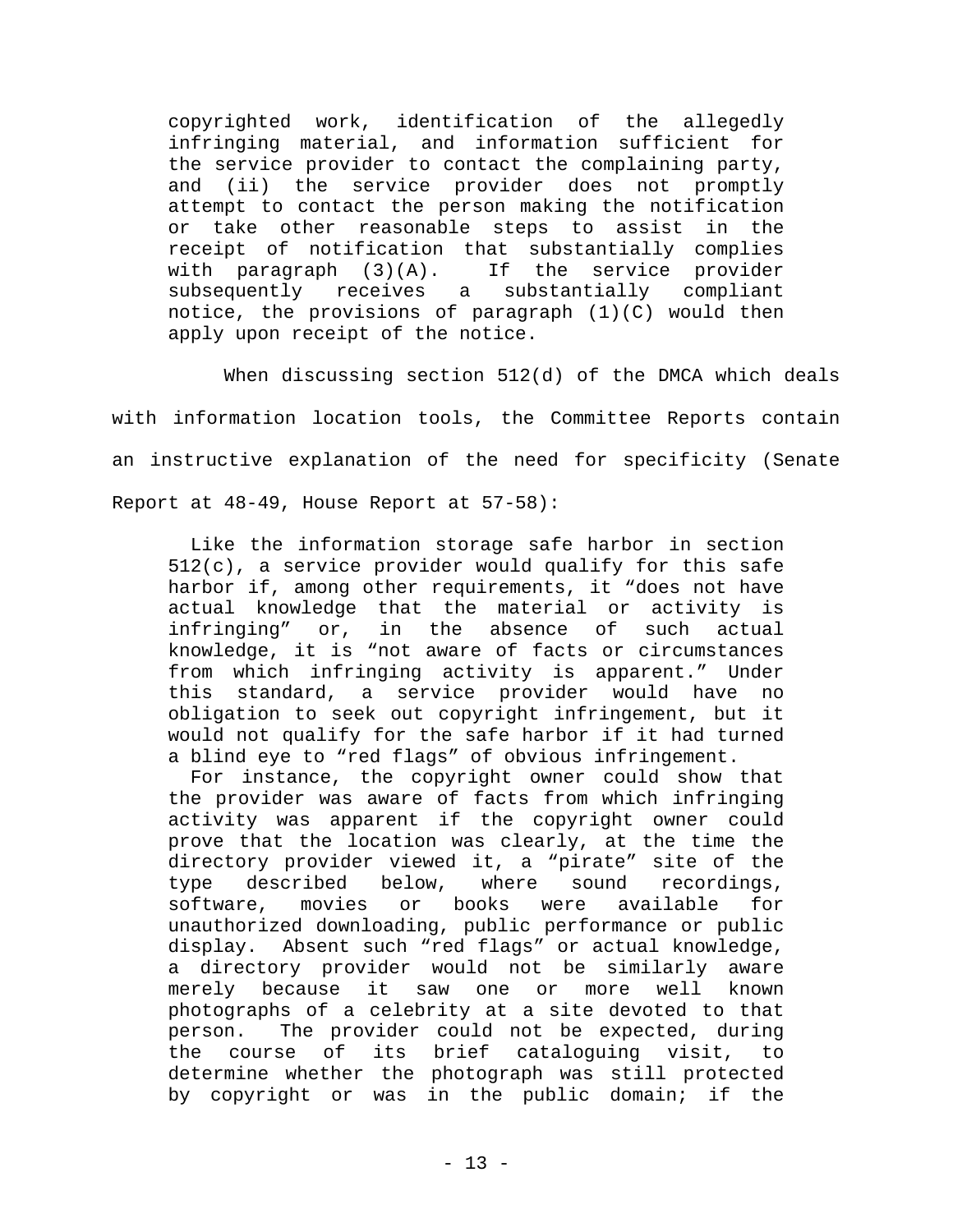photograph was still protected by copyright, whether the use was licensed; and if the use was not licensed, whether it was permitted under the fair use doctrine.

 The important intended objective of this standard is to exclude sophisticated "pirate" directories—which refer Internet users to other selected Internet sites where pirate software, books, movies, and music can be downloaded or transmitted—from the safe harbor. Such pirate directories refer Internet users to sites that are obviously infringing because they typically use words such as "pirate," "bootleg," or slang terms in their uniform resource locator (URL) and header information to make their illegal purpose obvious to the pirate directories and other Internet users. Because the infringing nature of such sites would be apparent from even a brief and casual viewing, safe harbor status for a provider that views such a site and then establishes a link to it would not be appropriate. Pirate directories do not follow the routine business practices of legitimate service providers preparing directories, and thus evidence that they have viewed the infringing site may be all that is available for copyright owners to rebut their claim to a safe harbor.

 In this way, the "red flag" test in section 512(d) strikes the right balance. The common-sense result of this "red flag" test is that online editors and catalogers would not be required to make discriminating judgments about potential copyright infringement. If, however, an Internet site is obviously pirate, then seeing it may be all that is needed for the service provider to encounter a "red flag." A provider proceeding in the face of such a red flag must do so without the benefit of a safe harbor.

 Information location tools are essential to the operation of the Internet; without them, users would not be able to find the information they need. Directories are particularly helpful in conducting effective searches by filtering out irrelevant and offensive material. The Yahoo! Directory, for example, currently categorizes over 800,000 online locations and serves as a "card catalogue" to the World Wide Web, which over 35,000,000 different users visit each month. Directories such as Yahoo!'s usually are created by people visiting sites to categorize them. It is precisely the human judgment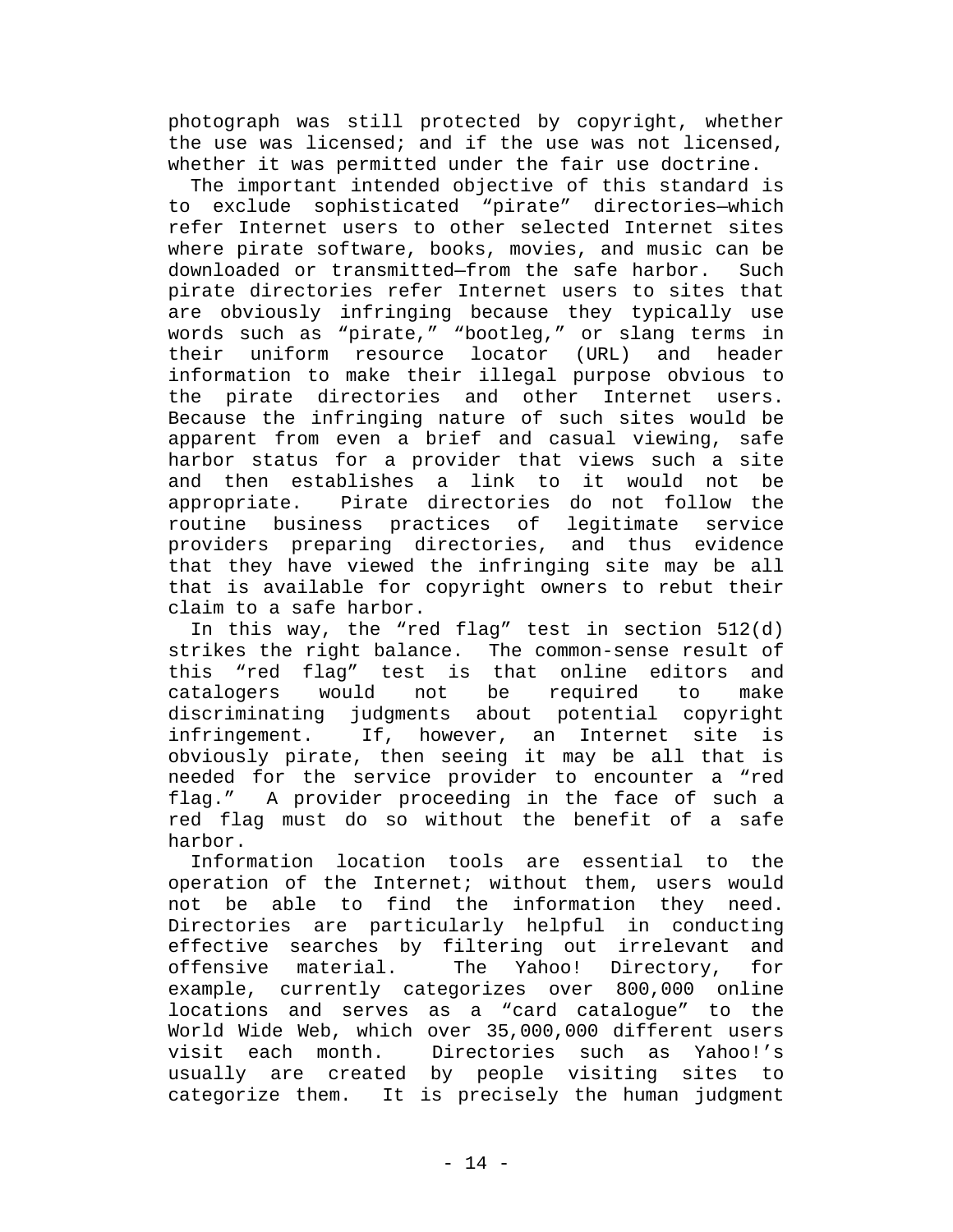and editorial discretion exercised by these cataloguers which makes directories valuable.

 This provision is intended to promote the development of information location tools generally, and Internet directories such as Yahoo!'s in particular, by establishing a safe-harbor from copyright infringement liability for information location tool providers if they comply with the notice and takedown procedures and other requirements of subsection (d). The knowledge or awareness standard should not be applied in a manner which would create a disincentive to the development of directories which involve human intervention. Absent actual knowledge, awareness of infringement as provided in subsection (d) should typically be imputed to a directory provider only with respect to pirate sites or in similarly obvious and conspicuous circumstances, and not simply because the provider viewed an infringing site during the course of assembling the directory.

 The tenor of the foregoing provisions is that the phrases "actual knowledge that the material or an activity" is infringing, and "facts or circumstances" indicating infringing activity, describe knowledge of specific and identifiable infringements of particular individual items. Mere knowledge of prevalence of such activity in general is not enough. That is consistent with an area of the law devoted to protection of distinctive individual works, not of libraries. To let knowledge of a generalized practice of infringement in the industry, or of a proclivity of users to post infringing materials, impose responsibility on service providers to discover which of their users' postings infringe a copyright would contravene the structure and operation of the DMCA. As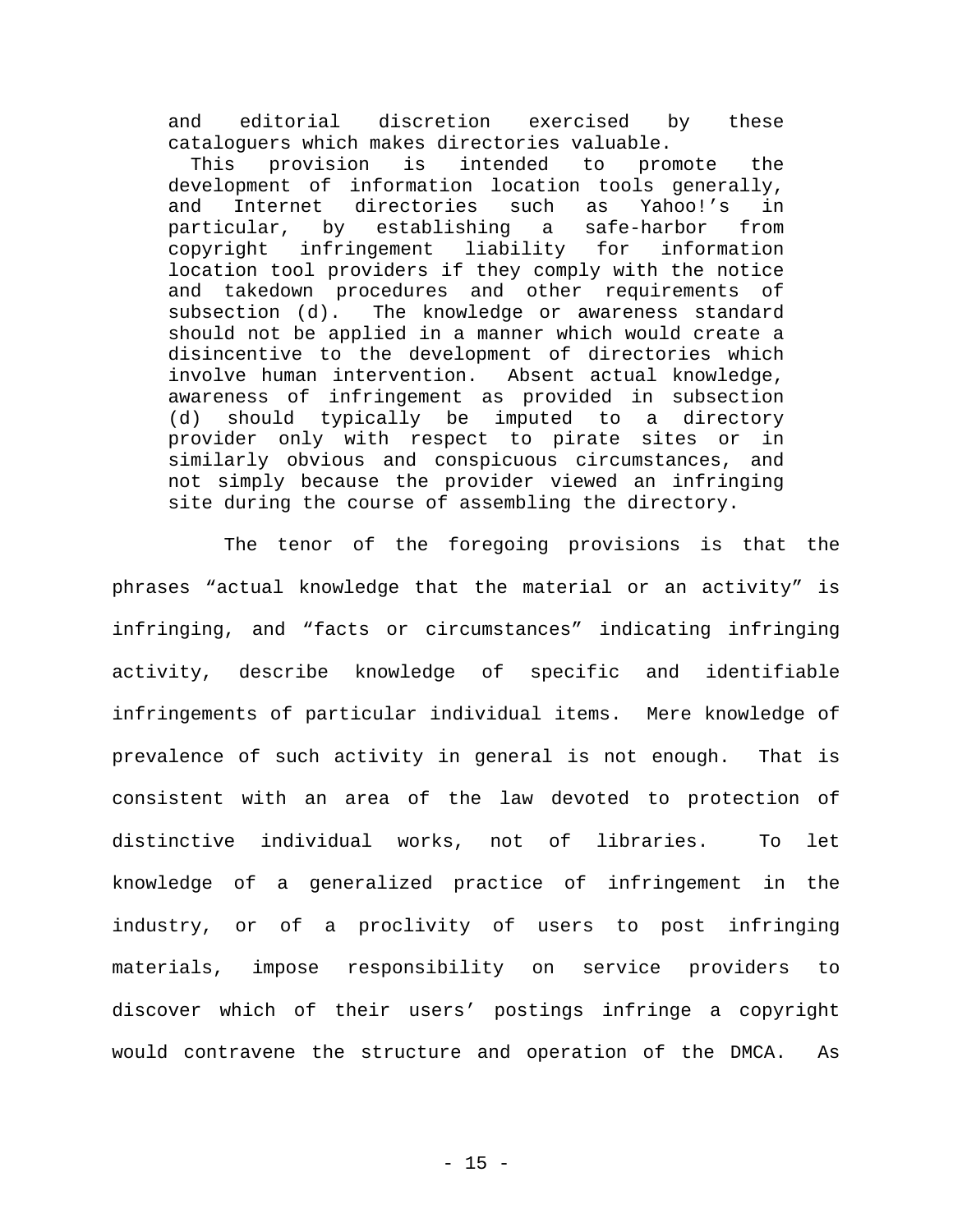stated in Perfect 10, Inc. v. CCBill LLC, 488 F.3d 1102, 1113 (9th Cir. 2007):

The DMCA notification procedures place the burden of policing copyright infringement—identifying the potentially infringing material and adequately documenting infringement—squarely on the owners of the copyright. We decline to shift a substantial burden from the copyright owner to the provider . . . .

 That makes sense, as the infringing works in suit may be a small fraction of millions of works posted by others on the service's platform, whose provider cannot by inspection determine whether the use has been licensed by the owner, or whether its posting is a "fair use" of the material, or even whether its copyright owner or licensee objects to its posting. The DMCA is explicit: it shall not be construed to condition "safe harbor" protection on "a service provider monitoring its service or affirmatively seeking facts indicating infringing activity . . . ." Id.  $\S$  512(m)(1); see Senate Report at 44, House Report at 53.

 Indeed, the present case shows that the DMCA notification regime works efficiently: when Viacom over a period of months accumulated some 100,000 videos and then sent one mass take-down notice on February 2, 2007, by the next business day YouTube had removed virtually all of them.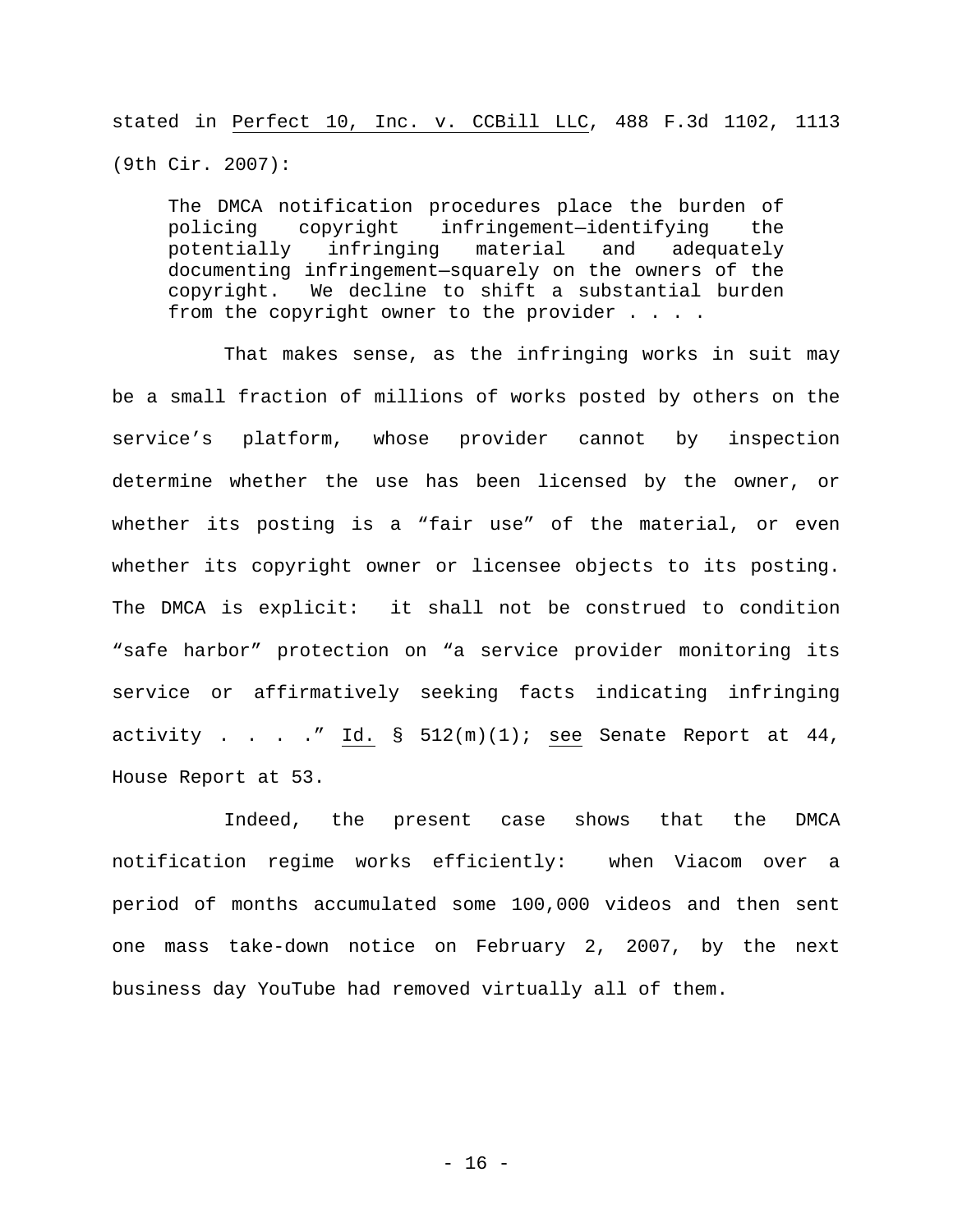2.

#### Case Law

 In CCBill LLC, supra, the defendants provided web hosting and other services to various websites. The plaintiff argued that defendants had received notice of apparent infringement from circumstances that raised "red flags": websites were named "illegal.net" and "stolencelebritypics.com," and others involved "password-hacking." 488 F.3d at 1114 (internal quotation marks omitted). As to each ground, the Ninth Circuit disagreed, stating "We do not place the burden of determining whether photographs are actually illegal on a service provider"; and "There is simply no way for a service provider to conclude that the passwords enabled infringement without trying the passwords, and verifying that they enabled illegal access to copyrighted material. We impose no such investigative duties on service providers." Id.

 The District Court in UMG Recordings, Inc. v. Veoh Networks, Inc., 665 F. Supp. 2d 1099, 1108 (C.D. Cal. 2009), concluded that "CCBill teaches that if investigation of 'facts and circumstances' is required to identify material as infringing, then those facts and circumstances are not 'red flags.'" That observation captures the reason why awareness of pervasive copyright-infringing, however flagrant and blatant,

- 17 -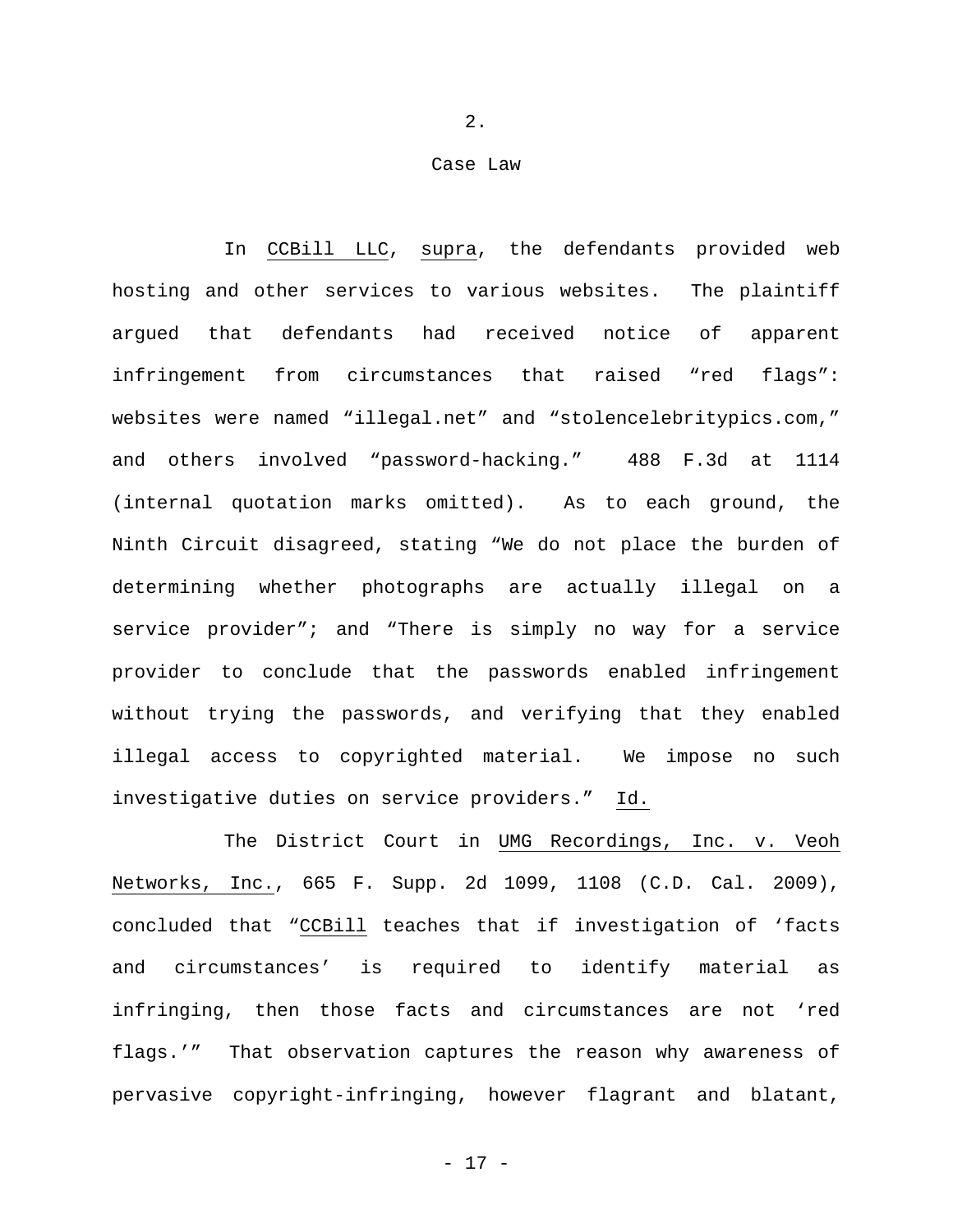does not impose liability on the service provider. It furnishes at most a statistical estimate of the chance any particular posting is infringing — and that is not a "red flag" marking any particular work.

 In Corbis Corp. v. Amazon.com, Inc., 351 F. Supp. 2d 1090, 1108 (W.D. Wash. 2004) the court stated that "The issue is not whether Amazon had a general awareness that a particular type of item may be easily infringed. The issue is whether Amazon actually knew that specific zShops vendors were selling items that infringed Corbis copyrights." It required a "showing that those sites contained the type of blatant infringing activity that would have sent up a red flag for Amazon." Id. at 1109. Other evidence of "red flags" was unavailing, for it "provides no evidence from which to infer that Amazon was aware of, but chose to ignore, red flags of blatant copyright infringement on specific zShops sites." Id.

 A similar recent decision of the Second Circuit involved analogous claims of trademark infringement (and therefore did not involve the DMCA) by sales of counterfeit Tiffany merchandise on eBay, Inc.'s website. In Tiffany (NJ) Inc. v. eBay Inc., 600 F.3d 93 (2d Cir. April 1, 2010) the Court of Appeals affirmed the dismissal of trademark infringement and dilution claims against eBay's advertising and listing practices. The sellers on eBay offered Tiffany sterling silver

- 18 -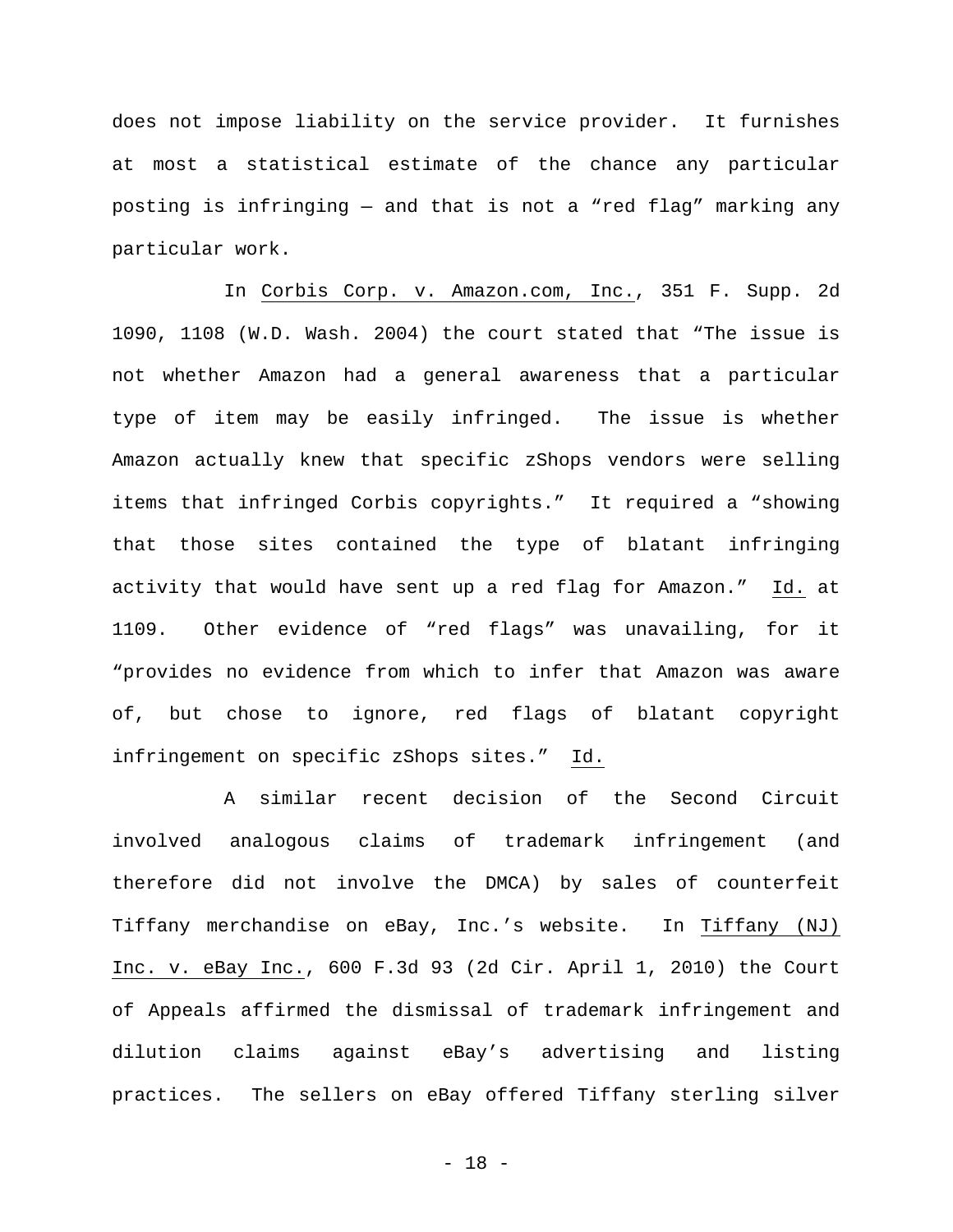jewelry of which a significant portion (perhaps up to 75%) were counterfeit, although a substantial number of Tiffany goods sold on eBay were authentic. (Id. at 97-98). The particular issue was "whether eBay is liable for contributory trademark infringement — i.e., for culpably facilitating the infringing conduct of the counterfeiting vendors" (id. at 103) because "eBay continued to supply its services to the sellers of counterfeit Tiffany goods while knowing or having reason to know that such sellers were infringing Tiffany's mark." (Id. at 106). Tiffany alleged that eBay knew, or had reason to know, that counterfeit Tiffany goods were being sold "ubiquitously" on eBay, and the District Court had found that eBay indeed "had *generalized* notice that some portion of the Tiffany goods sold on its website might be counterfeit" (id.; emphasis in original). Nevertheless, the District Court (Sullivan, J.) dismissed, holding that such generalized knowledge was insufficient to impose upon eBay an affirmative duty to remedy the problem. It held that "for Tiffany to establish eBay's contributory liability, Tiffany would have to show that eBay 'knew or had reason to know of specific instances of actual infringement' beyond those that it addressed upon learning of them." (Id. at 107).

The Court of Appeals held (Id.):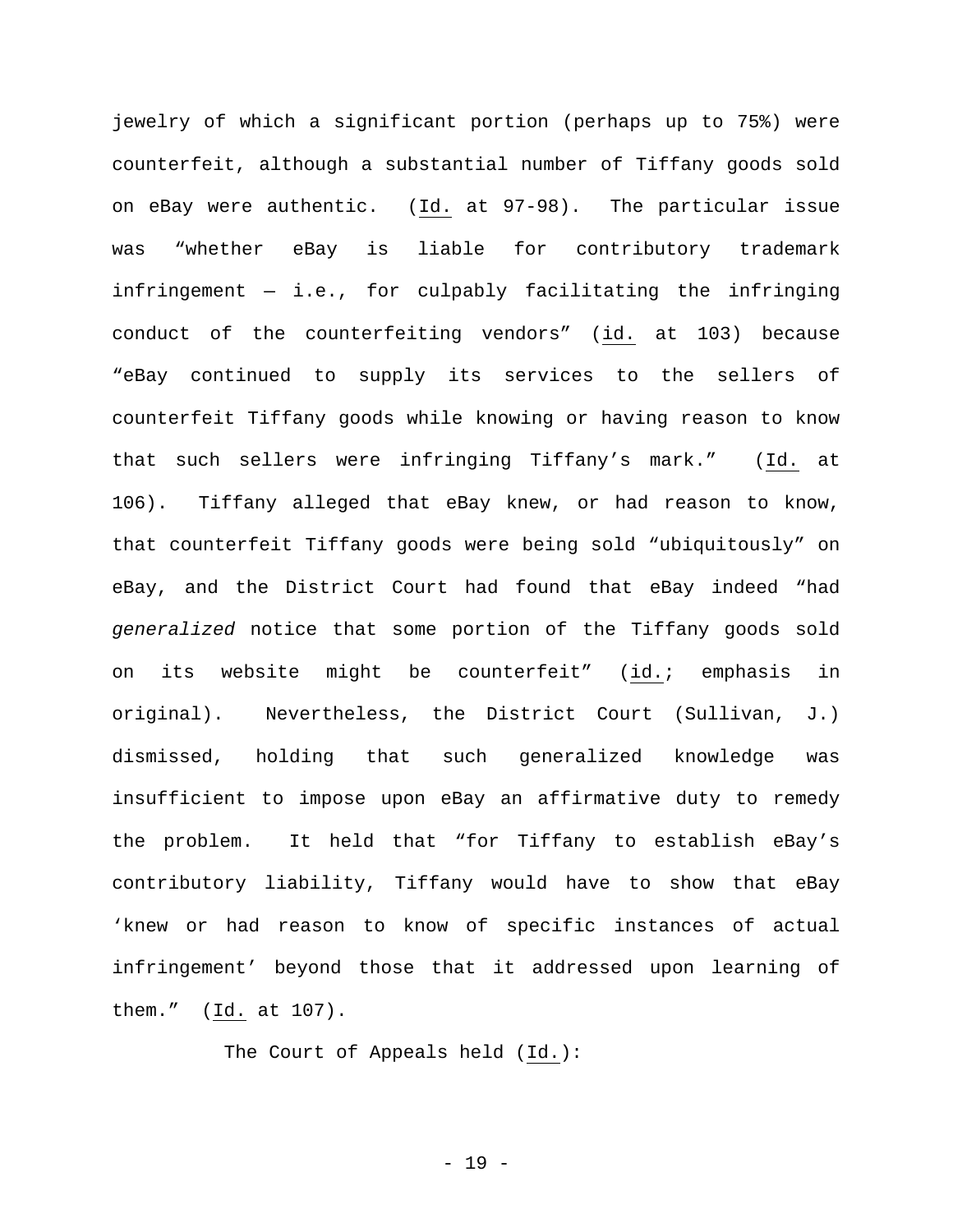We agree with the district court. For contributory trademark infringement liability to lie, a service provider must have more than a general knowledge or reason to know that its service is being used to sell counterfeit goods. Some contemporary knowledge of which particular listings are infringing or will infringe in the future is necessary.

And at p. 110:

1

 eBay appears to concede that it knew as a general matter that counterfeit Tiffany products were listed and sold through its website. Tiffany, 576 F.Supp.2d at 514. Without more, however, this knowledge is insufficient to trigger liability under Inwood.<sup>[1]</sup>

 Although by a different technique, the DMCA applies the same principle, and its establishment of a safe harbor is clear and practical: if a service provider knows (from notice from the owner, or a "red flag") of specific instances of infringement, the provider must promptly remove the infringing material. If not, the burden is on the owner to identify the infringement. General knowledge that infringement is "ubiquitous" does not impose a duty on the service provider to monitor or search its service for infringements.

 $^1$  See Inwood Labs., Inc. v. Ives Labs., Inc., 456 U.S. 844, 102 S. Ct. 2182 (1982).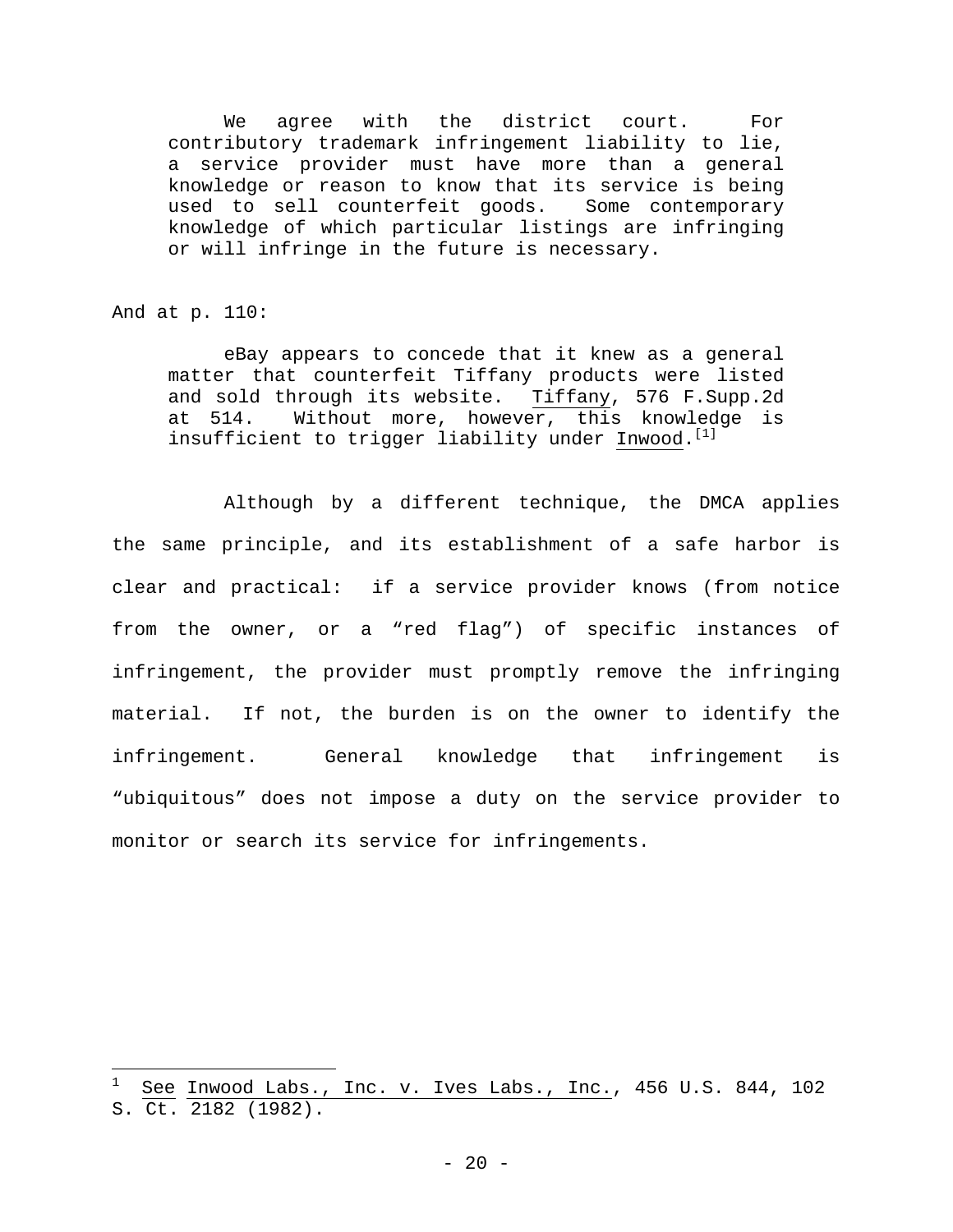#### The Grokster Case

Metro-Goldwyn-Mayer Studios Inc. v. Grokster, Ltd., 545 U.S. 913 (2005) and its progeny Arista Records LLC v. Usenet.com, Inc., 633 F. Supp. 2d 124 (S.D.N.Y. 2009) (dismissing DMCA defense as sanction for spoliation and evasive discovery tactics), Columbia Pictures Industries, Inc. v. Fung, No. 06 Civ. 5578, 2009 U.S. Dist. LEXIS 122661 (C.D. Cal. Dec. 21, 2009), and Arista Records LLC v. Lime Group LLC, No. 06 Civ. 5936 (KMW), \_\_\_ F. Supp. 2d \_\_\_, 2010 WL 2291485 (S.D.N.Y. May 25, 2010), which furnish core principles heavily relied on by plaintiffs and their supporting amici, have little application here. Grokster, Fung, and Lime Group involved peer-to-peer file-sharing networks which are not covered by the safe harbor provisions of DMCA § 512(c). The Grokster and Lime Group opinions do not even mention the DMCA. Fung was an admitted copyright thief whose DMCA defense under § 512(d) was denied on undisputed evidence of "'purposeful, culpable expression and conduct' aimed at promoting infringing uses of the websites" (2009 U.S. Dist. LEXIS 122661, at \*56).

 Grokster addressed the more general law of contributory liability for copyright infringement, and its application to the particular subset of service providers

3.

- 21 -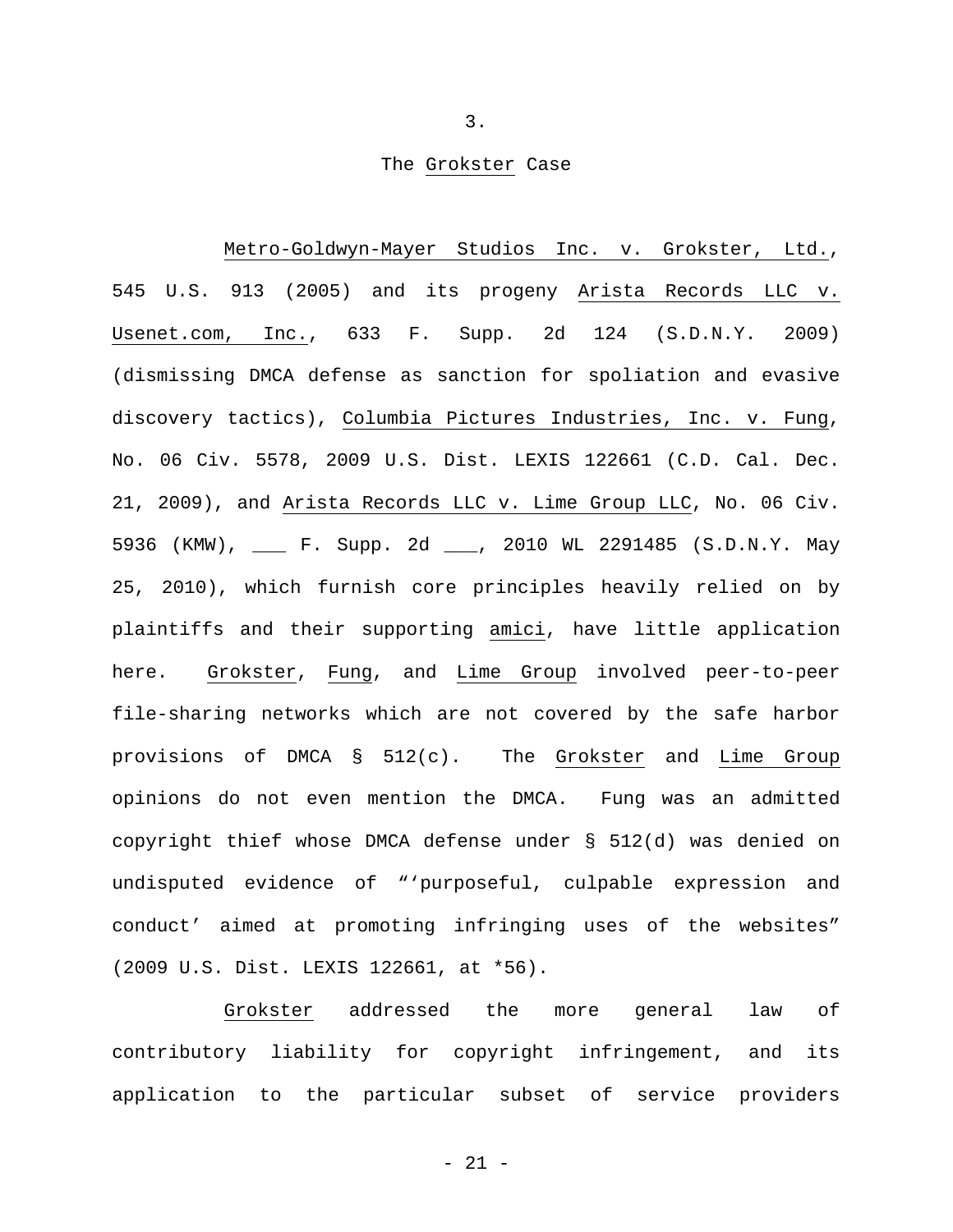protected by the DMCA is strained. In a setting of distribution of software products that allowed computer-to-computer exchanges of infringing material, with the expressed intent of succeeding to the business of the notoriously infringing Napster (see 545 U.S. at 923-26) the Grokster Court held (id. at 919, 936-37):

. . . that one who distributes a device with the object of promoting its use to infringe copyright, as shown by clear expression or other affirmative steps taken to foster infringement, is liable for the resulting acts of infringement by third parties.

 On these cross-motions for summary judgment I make no findings of fact as between the parties, but I note that plaintiff Viacom's General Counsel said in a 2006 e-mail that ". . . the difference between YouTube's behavior and Grokster's is staggering." Ex. 173 to Schapiro Opp. Affid., Dkt. No. 306, Att. 4. Defendants asserted in their brief supporting their motion (Dkt. No. 188, p.60) and Viacom's response does not controvert (Dkt. No. 296, p.29, ¶ 1.80) that:

It is not remotely the case that YouTube exists "solely to provide the site and facilities for copyright infringement." . . . Even the plaintiffs do not (and could not) suggest as much. Indeed, they have repeatedly acknowledged the contrary.

 The Grokster model does not comport with that of a service provider who furnishes a platform on which its users post and access all sorts of materials as they wish, while the provider is unaware of its content, but identifies an agent to receive complaints of infringement, and removes identified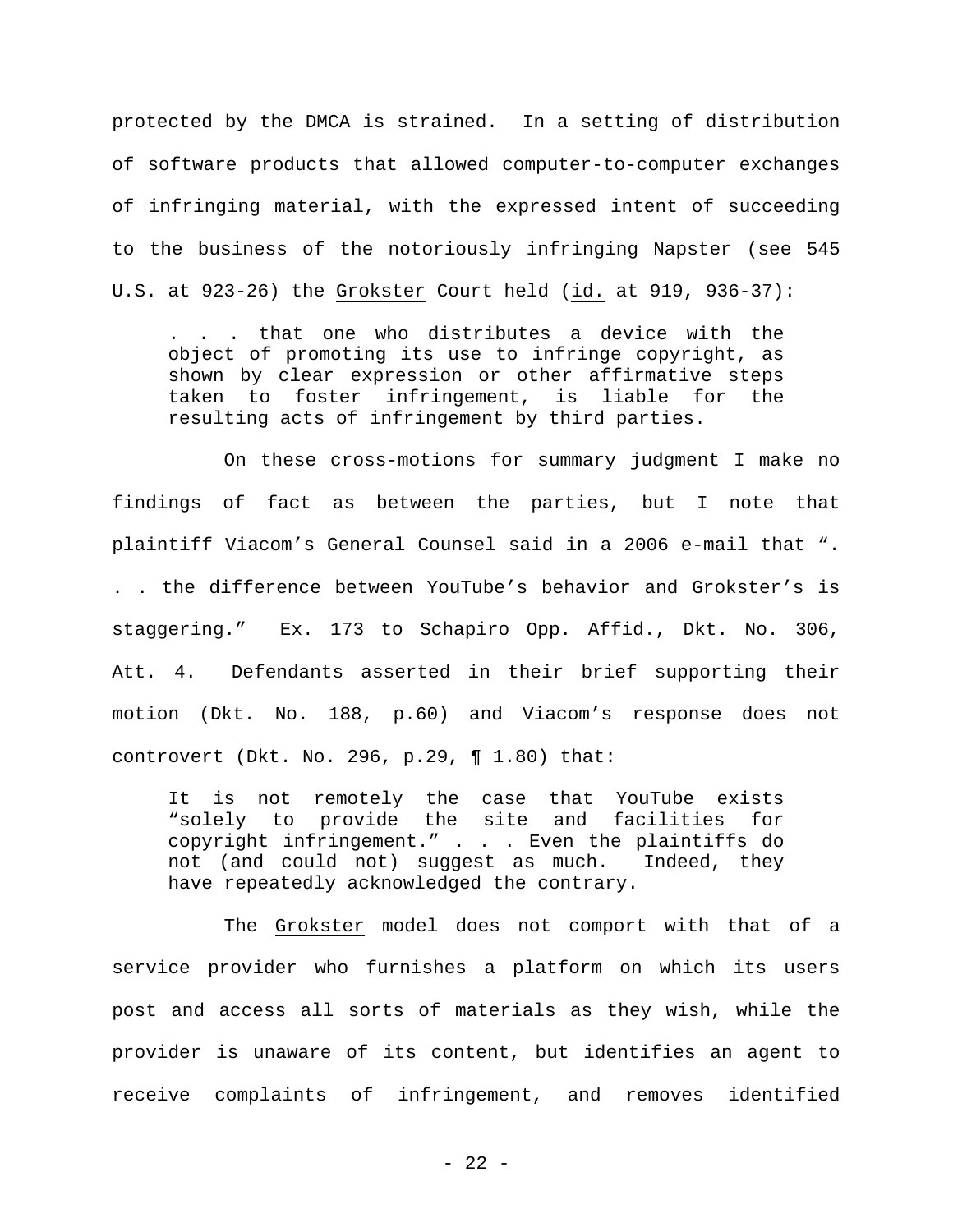material when he learns it infringes. To such a provider, the DMCA gives a safe harbor, even if otherwise he would be held as a contributory infringer under the general law. In this case, it is uncontroverted that when YouTube was given the notices, it removed the material. It is thus protected "from liability for all monetary relief for direct, vicarious and contributory infringement" subject to the specific provisions of the DMCA. Senate Report at 40, House Report at 50.

4.

### Other Points

#### (a)

 Plaintiffs claim that the replication, transmittal and display of videos on YouTube fall outside the protection § 512(c)(1) of the DMCA gives to "infringement of copyright by reason of the storage at the direction of a user of material" on a service provider's system or network. That confines the word "storage" too narrowly to meet the statute's purpose.

In  $\S$  512(k)(1)(B) a "service provider" is defined as "a provider of online services or network access, or the operator of facilities therefor," and includes "an entity offering the transmission, routing, or providing of connections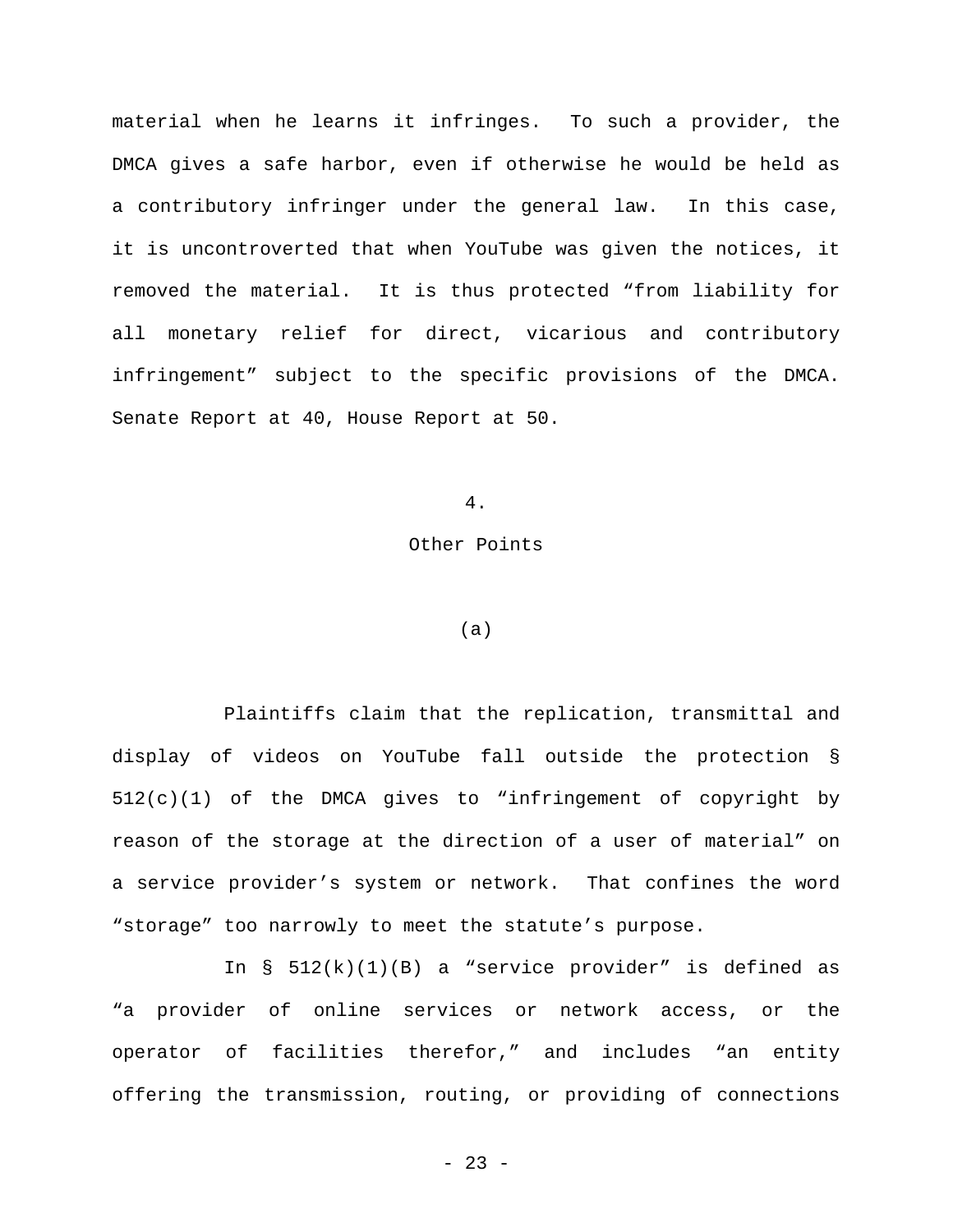for digital online communications." Surely the provision of such services, access, and operation of facilities are within the safe harbor when they flow from the material's placement on the provider's system or network: it is inconceivable that they are left exposed to be claimed as unprotected infringements. As the Senate Report states (p. 8):

In the ordinary course of their operations service providers must engage in all kinds of acts that expose them to potential copyright infringement liability. . . . In short, by limiting the liability of service providers, the DMCA ensures that the efficiency of the Internet will continue to improve and that the variety and quality of services on the Internet will continue to expand.

 As stated in Io Group, Inc. v. Veoh Networks, Inc., 586 F. Supp. 2d 1132, 1148 (N.D. Cal. 2008), such "means of facilitating user access to material on its website" do not cost the service provider its safe harbor. See also UMG Recordings, Inc. v. Veoh Networks, Inc., 620 F. Supp. 2d 1081, 1089 (C.D. Cal. 2008):

 Although Veoh correctly observes that the language of  $\S$  512(c) is "broad," it does not venture to define its outermost limits. It is unnecessary for this Court to do so either, because the critical statutory language really is pretty clear. Common sense and widespread usage establish that "by reason of" means "as a result of" or "something that can be attributed to . . . ." So understood, when copyrighted content is displayed or distributed on Veoh it is "as a result of" or "attributable to" the fact that users uploaded the content to Veoh's servers to be accessed by other means. If providing access could trigger liability without the possibility of DMCA immunity, service providers would be greatly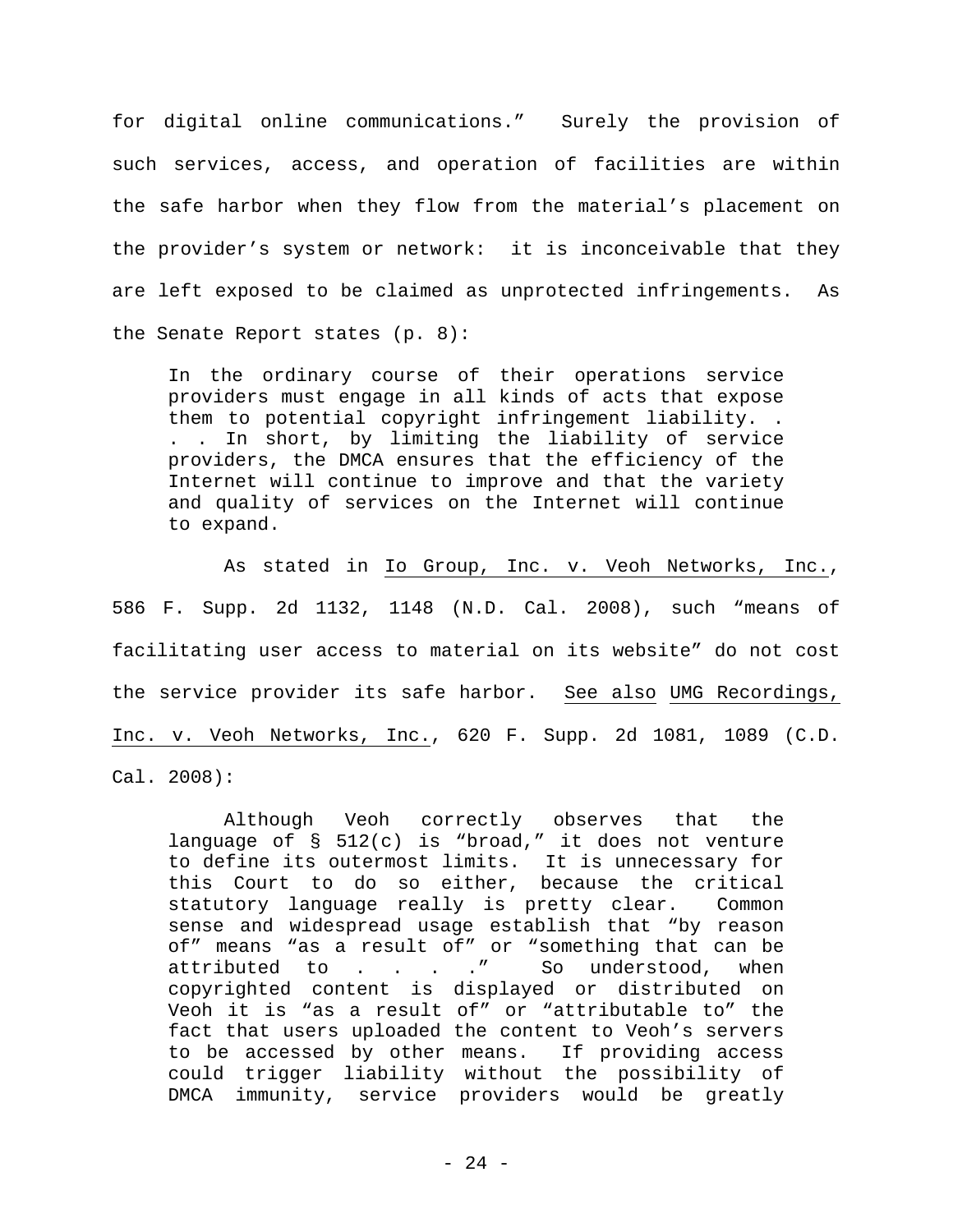deterred from performing their basic, vital and salutary function—namely, providing access to information and material for the public.

 To the extent defendants' activities go beyond what can fairly be characterized as meeting the above-described collateral scope of "storage" and allied functions, and present the elements of infringements under existing principles of copyright law, they are not facially protected by § 512(c). Such activities simply fall beyond the bounds of the safe harbor and liability for conducting them must be judged according to the general law of copyright infringement. That follows from the language of  $\S$  512(c)(1) that "A service provider shall not be liable . . . for infringement of copyright by reason of the storage . . . ." However, such instances have no bearing on the coverage of the safe harbor in all other respects.

### $(b)$

The safe harbor requires that the service provider "not receive a financial benefit directly attributable to the infringing activity, in a case in which the service provider has the right and ability to control such activity . . . . " §  $512(c)(1)(B)$ . The "right and ability to control" the activity requires knowledge of it, which must be item-specific. (See Parts 1 and 2 above.) There may be arguments whether revenues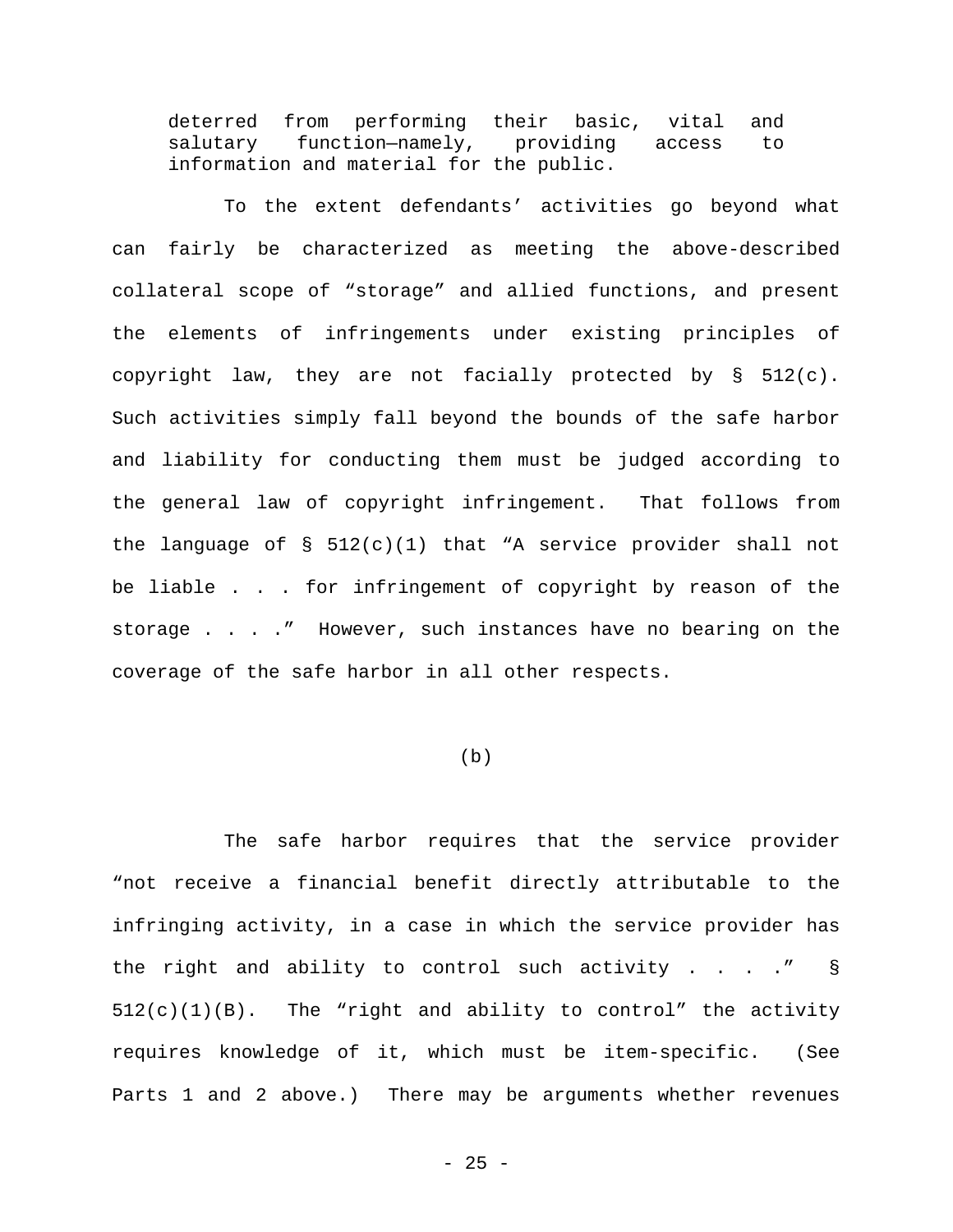from advertising, applied equally to space regardless of whether its contents are or are not infringing, are "directly attributable to" infringements, but in any event the provider must know of the particular case before he can control it. As shown by the discussion in Parts 1 and 2 above, the provider need not monitor or seek out facts indicating such activity. If "red flags" identify infringing material with sufficient particularity, it must be taken down.

 $(c)$ 

 Three minor arguments do not singly or cumulatively affect YouTube's safe harbor coverage.

 (1) YouTube has implemented a policy of terminating a user after warnings from YouTube (stimulated by its receipt of DMCA notices) that the user has uploaded infringing matter (a "three strikes" repeat-infringer policy). That YouTube counts as only one strike against a user both (1) a single DMCA takedown notice identifying multiple videos uploaded by the user, and (2) multiple take-down notices identifying videos uploaded by the user received by YouTube within a two-hour period, does not mean that the policy was not "reasonably implemented" as required by § 512(i)(1)(A). In Corbis Corp. v. Amazon.com, Inc., 351 F. Supp. 2d 1090, 1105 (W.D. Wash. 2004), in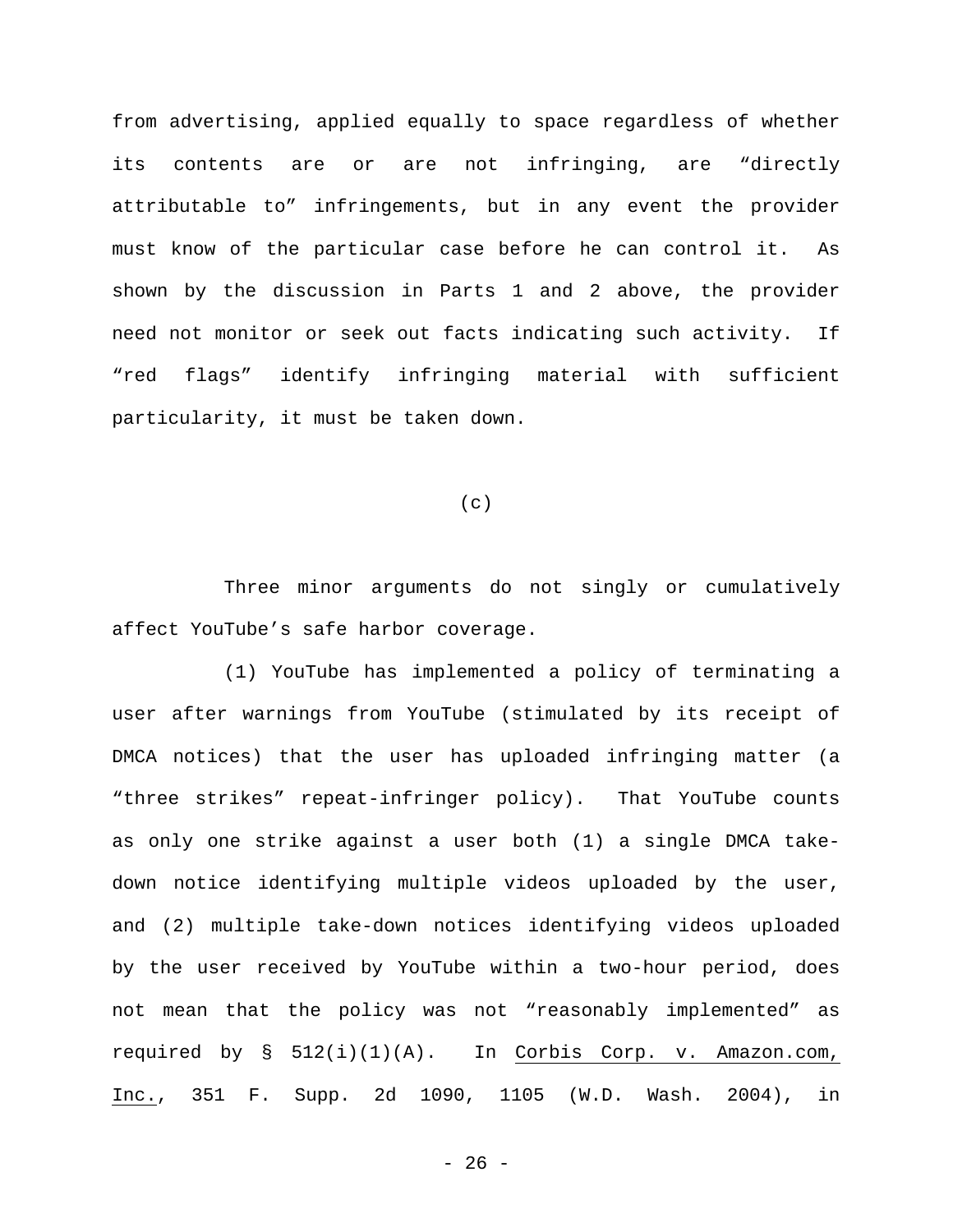evaluating whether Amazon complied with § 512(i), the Court stated that even DMCA-compliant notices "did not, in themselves, provide evidence of blatant copyright infringement." In UMG Recordings, Inc. v. Veoh Networks, Inc., 665 F. Supp. 2d 1099, 1116, 1118 (C.D. Cal. 2009), the Court upheld Veoh's policy of terminating users after a second warning, even if the first warning resulted from a take-down notice listing multiple infringements. It stated:

As the Corbis court noted, "[t]he key term, 'repeat infringer,' is not defined. . . . The fact that Congress chose not to adopt such specific provisions when defining a user policy indicates its intent to leave the policy requirements, and the subsequent obligations of the service providers, loosely defined." Corbis, 351 F.Supp.2d at 1100-01. This Court finds that Veoh's policy satisfies Congress's intent that "those who repeatedly or flagrantly abuse their access to the Internet through disrespect for the intellectual property rights of others should know that there is a realistic threat of losing that access." H.R. Rep. 105-551(II), at 61.

Id. at 1118. (alteration and omission in original).

 (2) In its "Claim Your Content" system, YouTube used Audible Magic, a fingerprinting tool which removed an offending video automatically if it matched some portion of a reference video submitted by a copyright owner who had designated this service. It also removed a video if the rights-holder operated a manual function after viewing the infringing video. YouTube assigned strikes only when the rights-holder manually requested the video to be removed. Requiring the rights-holder to take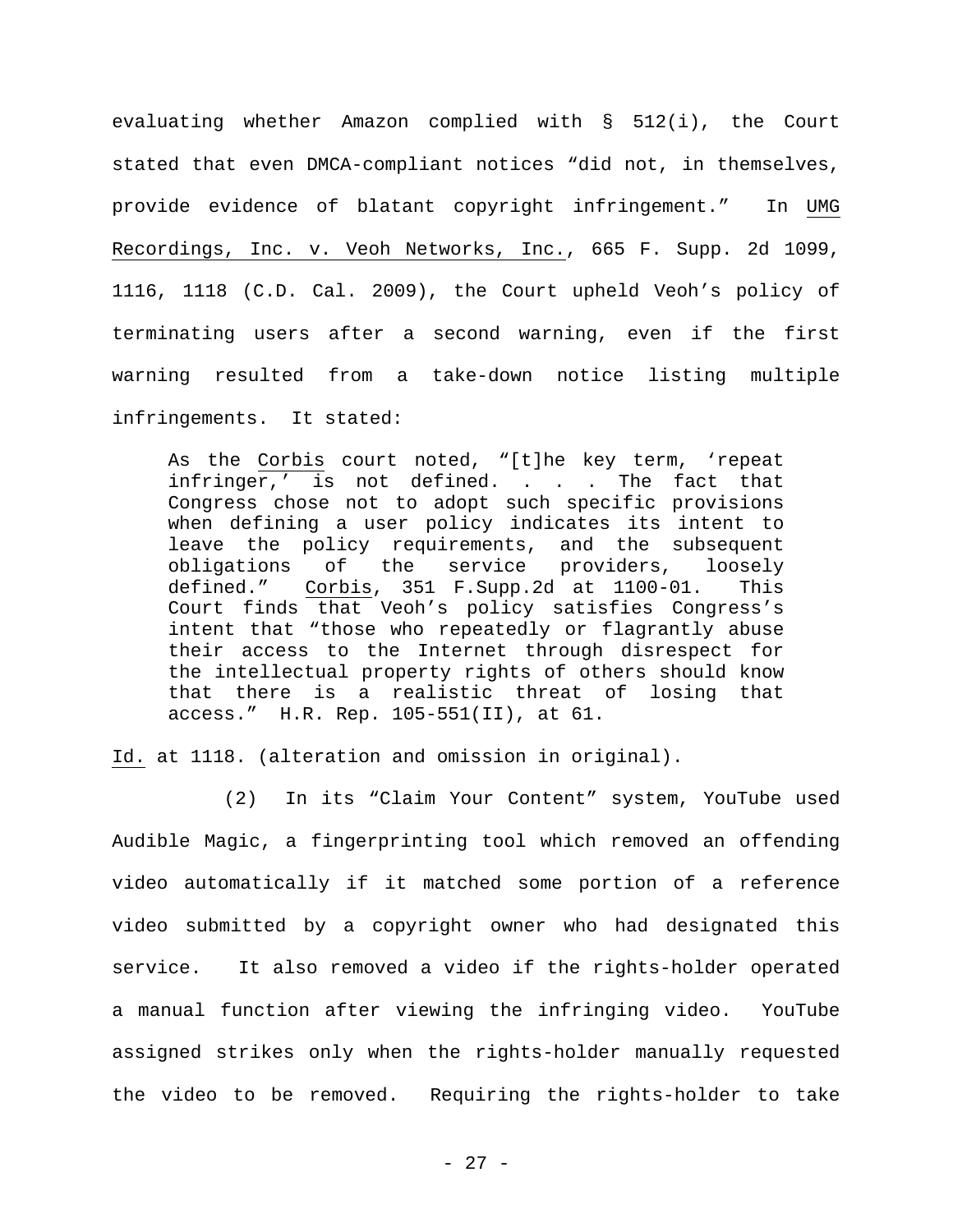that position does not violate § 512(i)(1)(A). See UMG Recordings, 665 F. Supp. 2d at 1116-18 (automated Audible Magic filter "does not meet the standard of reliability and verifiability required by the Ninth Circuit in order to justify terminating a user's account"); see also Perfect 10, Inc. v. CCBill LLC, 488 F.3d 1102, 1112 (9th Cir. 2007) ("We therefore do not require a service provider to start potentially invasive proceedings if the complainant is unwilling to state under penalty of perjury that he is an authorized representative of the copyright owner, and that he has a good-faith belief that the material is unlicensed.").

 YouTube's initial hesitation in counting such rightsholder requests as strikes was reasonable: the six month delay was needed to monitor the system's use by rights-holders, and for engineering work to assure that strikes would be assigned accurately.

 (3) Plaintiffs complain that YouTube removes only the specific clips identified in DMCA notices, and not other clips which infringe the same works. They point to the provision in § 512(c)(3)(A)(ii) that a notification must include "Identification of the copyrighted work claimed to have been infringed, or, if multiple copyrighted works at a single online site are covered by a single notification, a representative list of such works at that site." This "representative list"

- 28 -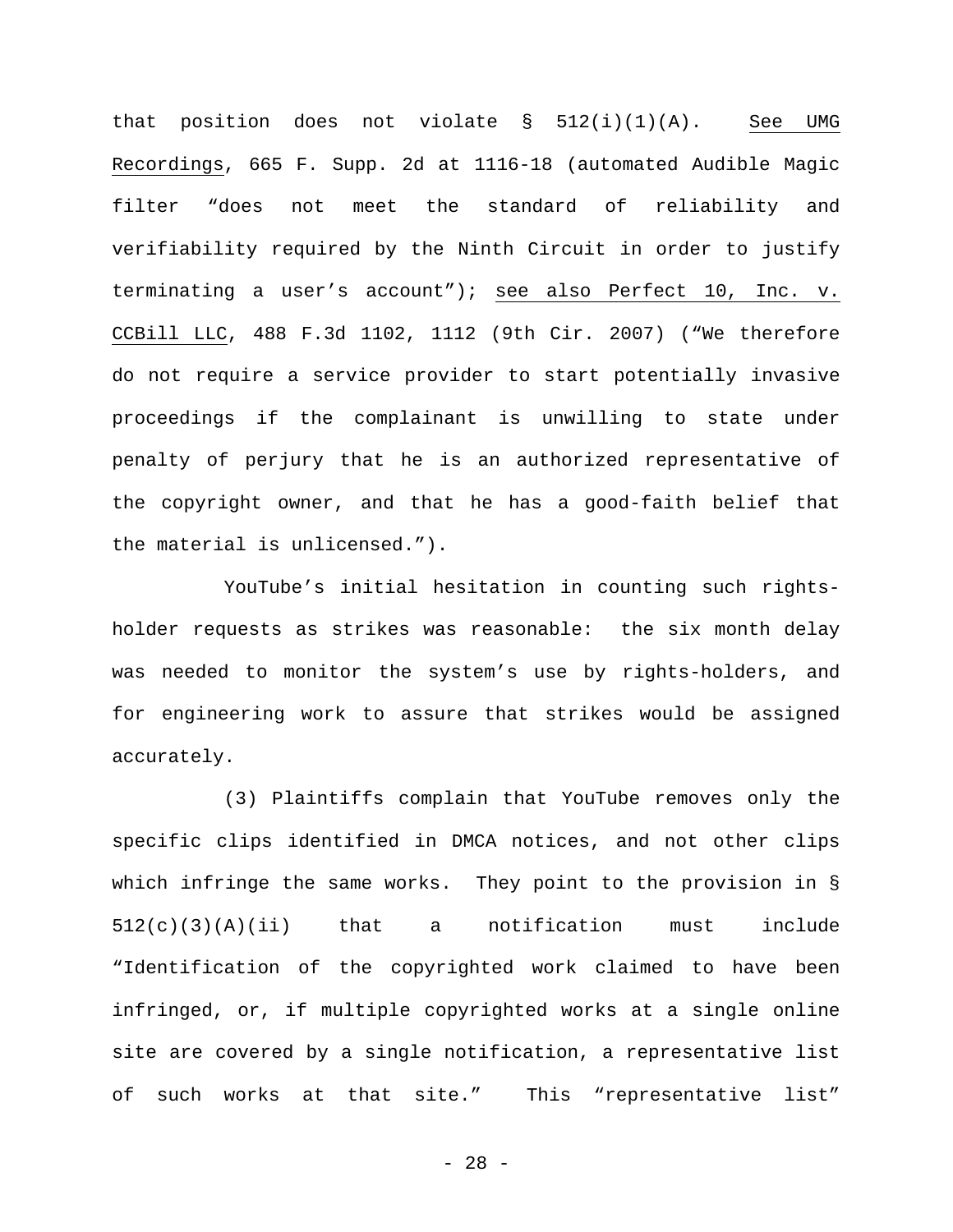reference would eviscerate the required specificity of notice (see discussion in Parts 1 and 2 above) if it were construed to mean a merely generic description ("all works by Gershwin") without also giving the works' locations at the site, and would put the provider to the factual search forbidden by § 512(m). Although the statute states that the "works" may be described representatively,  $512(c)(3)(A)(ii)$ , the subsection which immediately follows requires that the identification of the infringing material that is to be removed must be accompanied by "information reasonably sufficient to permit the service provider to locate the material."  $512(c)(3)(A)(iii)$ . See House Report at 55; Senate Report at 46: "An example of such sufficient information would be a copy or description of the allegedly infringing material and the so-called "uniform resource locator" (URL) (i.e., web site address) which allegedly contains the infringing material." See also UMG Recordings, 665 F. Supp. 2d at 1109-10 (DMCA notices which demanded removal of unspecified clips of video recordings by certain artists did not provide "'information reasonably sufficient to permit the service provider to locate [such] material.'") (alteration in original).